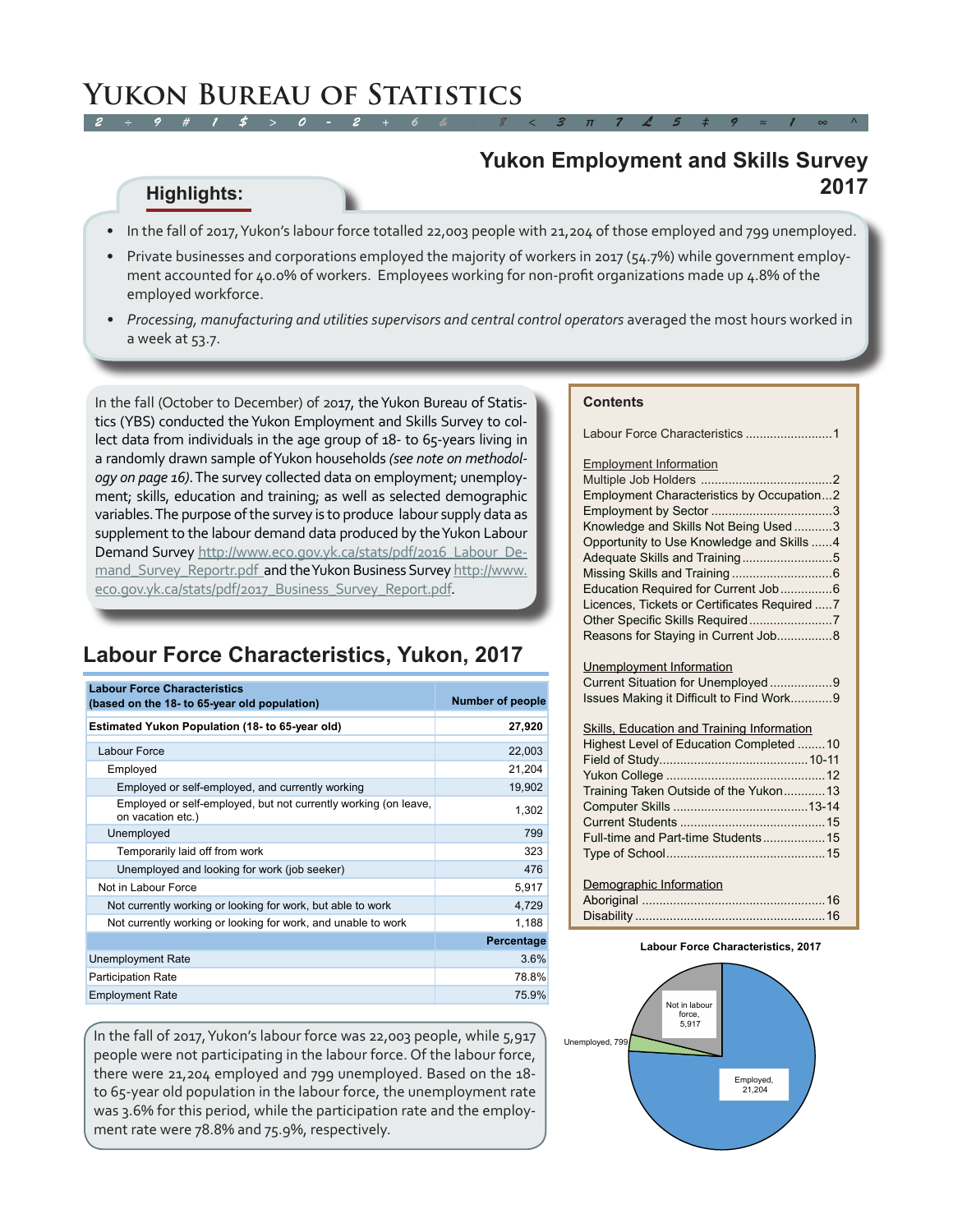# **Employment Information**

### **Multiple Job Holders, Yukon, 2017**

 In the fall of 2017, the vast majority of employed Yukoners held only one job (83.3% or 17,652 people); 14.2% (3,000 people) held two jobs; 2.4% had three jobs (500 people); and 45 people, or 0.2%, held more than three jobs.



# **Employment Characteristics by Primary Job Occupation, Yukon, 2017**

| <b>NOC</b><br>Code | What is your job title?                                                                           | workers | Average<br>Number of Hours worked<br>per week | <b>Currently on</b><br>leave or<br>vacation | Average<br>number of years | Average<br><b>Hourly</b><br>wage |
|--------------------|---------------------------------------------------------------------------------------------------|---------|-----------------------------------------------|---------------------------------------------|----------------------------|----------------------------------|
| 00                 | Senior management occupations                                                                     | 224     | 52.9                                          | $\overline{8}$                              | 7.9                        | \$53.69                          |
| $01 - 05$          | Specialized middle management occupations                                                         | 954     | 38.7                                          | 13                                          | 6.5                        | \$42.70                          |
| 06                 | Middle management occupations in retail and wholesale trade and customer services                 | 847     | 48.1                                          | 28                                          | 7.5                        | \$38.19                          |
| 07-09              | Middle management occupations in trades, transportation, production and utilities                 | 423     | 40.8                                          | 11                                          | 8.0                        | \$48.13                          |
| 11                 | Professional occupations in business and finance                                                  | 692     | 37.9                                          | $\Omega$                                    | 5.9                        | \$39.38                          |
| 12                 | Administrative and financial supervisors and administrative occupations                           | 1,321   | 38.3                                          | 68                                          | 5.8                        | \$33.08                          |
| 13                 | Finance, insurance and related business administrative occupations                                | 184     | 34.3                                          | 31                                          | 3.5                        | \$28.65                          |
| 14                 | Office support occupations                                                                        | 934     | 35.9                                          | 50                                          | 5.0                        | \$28.70                          |
| 15                 | Distribution, tracking and scheduling co-ordination occupations                                   | 278     | 41.0                                          | 14                                          | 9.7                        | \$23.90                          |
| 21                 | Professional occupations in natural and applied sciences                                          | 457     | 37.5                                          | 28                                          | 6.8                        | \$41.27                          |
| 22                 | Technical occupations related to natural and applied sciences                                     | 1,072   | 39.3                                          | 173                                         | 8.7                        | \$39.55                          |
| 30                 | Professional occupations in nursing                                                               | 343     | 42.1                                          | $\overline{0}$                              | 5.7                        | \$49.92                          |
| 31                 | Professional occupations in health (except nursing)                                               | 265     | 30.7                                          | $\overline{0}$                              | 9.2                        | \$59.29                          |
| 32                 | Technical occupations in health                                                                   | 372     | 33.3                                          | 12                                          | 5.1                        | \$38.63                          |
| 34                 | Assisting occupations in support of health services                                               | 364     | 27.9                                          | $\overline{7}$                              | 3.4                        | \$30.35                          |
| 40                 | Professional occupations in education services                                                    | 925     | 34.4                                          | 87                                          | 9.7                        | \$43.29                          |
| 41                 | Professional occupations in law and social, community and government services                     | 1,324   | 39.4                                          | 110                                         | 7.3                        | \$46.02                          |
| 42                 | Paraprofessional occupations in legal, social, community and education services                   | 709     | 38.7                                          | $\overline{0}$                              | 5.4                        | \$24.76                          |
| 43                 | Occupations in front-line public protection services                                              | 90      | 46.1                                          | $\overline{4}$                              | 7.9                        | \$47.69                          |
| 44                 | Care providers and educational, legal and public protection support occupations                   | 417     | 37.5                                          | 112                                         | 5.6                        | \$30.05                          |
| 51                 | Professional occupations in art and culture                                                       | 196     | 41.3                                          | 3                                           | 7.9                        | \$27.80                          |
| 52                 | Technical occupations in art, culture, recreation and sport                                       | 325     | 39.3                                          | 59                                          | 7.2                        | \$30.71                          |
| 62                 | Retail sales supervisors and specialized sales occupations                                        | 334     | 37.5                                          | $\Omega$                                    | 6.8                        | \$33.45                          |
| 63                 | Service supervisors and specialized service occupations                                           | 1,032   | 41.1                                          | 316                                         | 5.9                        | \$18.15                          |
| 64                 | Sales representatives and salespersons - wholesale and retail trade                               | 559     | 26.5                                          | 10                                          | 4.1                        | \$24.42                          |
| 65                 | Service representatives and other customer and personal services occupations                      | 571     | 34.1                                          | 67                                          | 4.0                        | \$21.38                          |
| 66                 | Sales support occupations                                                                         | 754     | 29.6                                          | $\overline{0}$                              | 2.2                        | \$15.53                          |
| 67                 | Service support and other service occupations, n.e.c.                                             | 1,248   | 40.9                                          | $\overline{0}$                              | 4.7                        | \$19.26                          |
| 72                 | Industrial, electrical and construction trades                                                    | 1,319   | 42.5                                          | 67                                          | 8.0                        | \$43.66                          |
| 73                 | Maintenance and equipment operation trades                                                        | 657     | 41.3                                          | $\overline{0}$                              | 8.6                        | \$39.87                          |
| 74                 | Other installers, repairers and servicers and material handlers                                   | 187     | 36.4                                          | $\overline{0}$                              | 6.3                        | \$27.95                          |
| 75                 | Transport and heavy equipment operation and related maintenance occupations                       | 892     | 42.0                                          | 5 <sub>5</sub>                              | 7.7                        | \$34.00                          |
| 76                 | Trades helpers, construction labourers and related occupations                                    | 223     | 37.2                                          | $\overline{0}$                              | 5.9                        | \$30.92                          |
| 82                 | Supervisors and technical occupations in natural resources, agriculture and related<br>production | 194     | 41.5                                          | $\overline{0}$                              | 8.3                        | \$60.00                          |
| 84                 | Workers in natural resources, agriculture and related production                                  | 70      | 39.7                                          | $\overline{0}$                              | 10.0                       | \$22.53                          |
| 86                 | Harvesting, landscaping and natural resources labourers                                           | 125     | 43.9                                          | 8                                           | 9.1                        | \$33.92                          |
| 92                 | Processing, manufacturing and utilities supervisors and central control operators                 | 219     | 53.7                                          | $\overline{7}$                              | 6.0                        | \$40.91                          |
| 94                 | Processing and manufacturing machine operators and related production workers                     | 6       | 30.0                                          | $\overline{0}$                              | 25.8                       | \$33.00                          |
| 96                 | Labourers in processing, manufacturing and utilities                                              | 76      | 39.0                                          | 40                                          | 15.0                       | \$19.65                          |
|                    | Unclassified occupations                                                                          | 20      |                                               |                                             |                            |                                  |
|                    | <b>Total</b><br>$-100 - 1$                                                                        | 21,202  | 38.8                                          | 1.338                                       | 6.6                        | \$34.30                          |

n.e.c.= not elsewhere classified.

In the fall of 2017, workers employed as *Processing, manufacturing and utilities supervisors and central control operators* averaged the most hours worked per week at 53.7. *Senior management occupations* were second-highest at 52.9 hours, and Yukon's overall average was 38.8 hours per week.

Workers in *Supervisors and technical occupations in natural resources, agriculture and related production* reported the highest average wage rate at \$60.00 per hour, and *Professional occupations in health (except nursing)* had the second-highest rate at \$59.29 per hour. Workers in *Sales support occupations* had the lowest average wage rate at \$15.53 per hour, while the overall average wage rate for Yukon workers was \$34.30 per hour.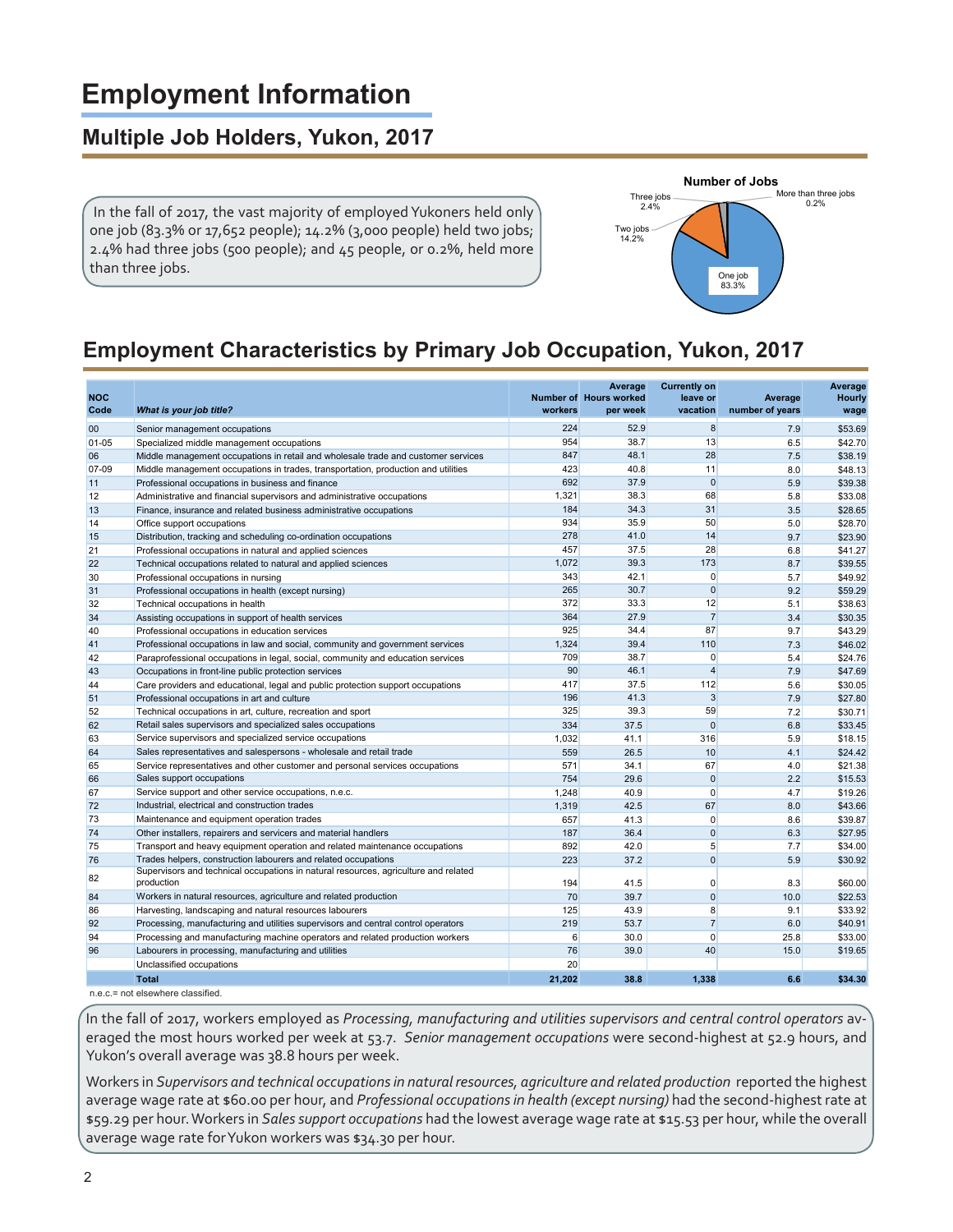### <span id="page-2-0"></span>**Employment by Sector, Yukon, 2017**



In the fall of 2017, the majority of workers (54.7%) were employed by a private business or corporation in their primary job, 4.8% were employed by non-profit organizations and 0.5% reported they were employed by *Other* employers.

Government employment accounted for 40.0% of the employed labour force, with almost two-thirds of government workers (65.0%) employed by Yukon Government. First Nations governments employed 1,668 people (19.7%), municipal governments employed 745 workers (8.8%), and the federal government employed 514 workers, (6.1%).

# **Knowledge and Skills Not Being Used, Yukon, 2017**

| What knowledge or skills are not being used in your current primary job?<br>(Please list up to three items). | Number of responses* | % of all responses |
|--------------------------------------------------------------------------------------------------------------|----------------------|--------------------|
| A trade                                                                                                      | 764                  | 19.6%              |
| Leadership skills and knowledge                                                                              | 619                  | 15.9%              |
| Skills and knowledge related to office or administrative work                                                | 577                  | 14.8%              |
| Business-related skills and knowledge                                                                        | 575                  | 14.8%              |
| Skills and knowledge related to the medical field                                                            | 360                  | 9.2%               |
| Education-related skills and knowledge                                                                       | 143                  | 3.7%               |
| Biology-related skills and knowledge                                                                         | 120                  | 3.1%               |
| Computer skills and knowledge                                                                                | 115                  | 3.0%               |
| Law-related skills and knowledge                                                                             | 98                   | 2.5%               |
| Organizational skills and knowledge                                                                          | 46                   | 1.2%               |
| Other                                                                                                        | 479                  | 12.3%              |
| <b>Total responses</b>                                                                                       | 3,896                | 100.0%             |
| * Multiple responses could be given                                                                          |                      |                    |

Yukoners were asked what knowledge or skills were not being used in their current primary job. The most common response to this question was *a Trade* with 19.6% of all responses. The second most common response was *Leadership skills and knowledge* with 15.9% of all responses*.* The *Other* category included *specific technical knowledge, communication skills, caregiving and working with people with disabilities,* etc.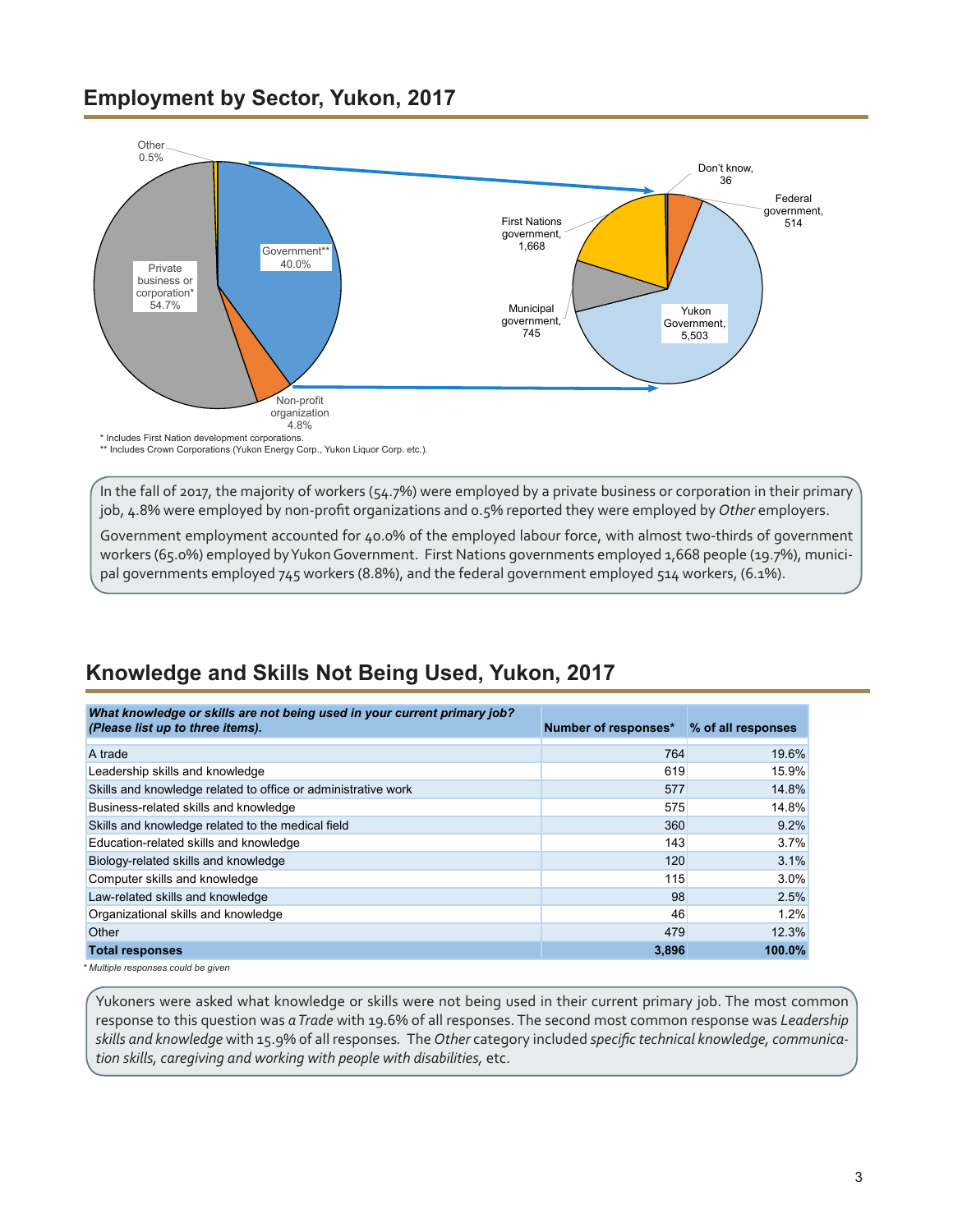### **Opportunity to Use Knowledge and Skills, Yukon, 2017**

|                    | In your current primary job, do you feel that you have enough<br>opportunity to use the knowledge and skills that you have?<br>Yes <sup>1</sup> |               |                 | No <sup>1</sup>                |                |
|--------------------|-------------------------------------------------------------------------------------------------------------------------------------------------|---------------|-----------------|--------------------------------|----------------|
| <b>NOC</b><br>Code | <b>Occupation</b>                                                                                                                               | <b>Number</b> | %               | <b>Number</b>                  | %              |
| $00\,$             | Senior management occupations                                                                                                                   | 217           | 96.9%           | 7                              | 3.1%           |
| $01 - 05$          | Specialized middle management occupations                                                                                                       | 896           | 93.9%           | 57                             | 6.0%           |
| 06                 | Middle management occupations in retail and wholesale trade<br>and customer services                                                            | 617           | 72.8%           | 172                            | 20.3%          |
| 07-09              | Middle management occupations in trades, transportation,                                                                                        |               |                 |                                | 6.1%           |
| 11                 | production and utilities<br>Professional occupations in business and finance                                                                    | 393<br>648    | 92.9%<br>93.6%  | 26<br>44                       | 6.4%           |
|                    | Administrative and financial supervisors and administrative                                                                                     |               |                 |                                |                |
| 12                 | occupations                                                                                                                                     | 1,135         | 85.9%           | 186                            | 14.1%          |
| 13                 | Finance, insurance and related business administrative<br>occupations                                                                           | 150           | 81.5%           | 34                             | 18.5%          |
| 14                 | Office support occupations                                                                                                                      | 784           | 83.9%           | 150                            | 16.1%          |
| 15                 | Distribution, tracking and scheduling co-ordination occupations                                                                                 | 234           | 83.9%           | 45                             | 16.1%          |
| 21                 | Professional occupations in natural and applied sciences                                                                                        | 398           | 87.3%           | 58                             | 12.7%          |
| 22                 | Technical occupations related to natural and applied sciences                                                                                   | 940           | 87.7%<br>100.0% | 26                             | 2.4%           |
| 30                 | Professional occupations in nursing                                                                                                             | 343<br>239    | 90.2%           | $\mathbf{0}$<br>$\overline{3}$ | 0.0%<br>1.1%   |
| 31<br>32           | Professional occupations in health (except nursing)<br>Technical occupations in health                                                          | 305           | 82.0%           | 67                             | 18.0%          |
| 34                 | Assisting occupations in support of health services                                                                                             | 220           | 60.4%           | 144                            | 39.6%          |
| 40                 | Professional occupations in education services                                                                                                  | 768           | 83.0%           | 152                            | 16.4%          |
| 41                 | Professional occupations in law and social, community and<br>government services                                                                | 1,107         | 83.6%           | 217                            | 16.4%          |
| 42                 | Paraprofessional occupations in legal, social, community and<br>education services                                                              | 605           | 85.3%           | 66                             | 9.3%           |
| 43                 | Occupations in front-line public protection services                                                                                            | 90            | 100.0%          | $\Omega$                       | 0.0%           |
| 44                 | Care providers and educational, legal and public protection<br>support occupations                                                              | 395           | 94.7%           | 18                             | 4.3%           |
| 51                 | Professional occupations in art and culture                                                                                                     | 168           | 86.2%           | 27                             | 13.8%          |
| 52                 | Technical occupations in art, culture, recreation and sport                                                                                     | 306           | 94.2%           | 19                             | 5.8%           |
| 62                 | Retail sales supervisors and specialized sales occupations                                                                                      | 166           | 49.7%           | 168                            | 50.3%          |
| 63                 | Service supervisors and specialized service occupations                                                                                         | 671           | 65.0%           | 361                            | 35.0%          |
| 64                 | Sales representatives and salespersons - wholesale and retail<br>trade                                                                          | 411           | 73.5%           | 137                            | 24.5%          |
| 65                 | Service representatives and other customer and personal                                                                                         |               |                 |                                |                |
|                    | services occupations                                                                                                                            | 477           | 83.4%           | 91                             | 15.9%          |
| 66<br>67           | Sales support occupations<br>Service support and other service occupations, n.e.c.                                                              | 638<br>899    | 84.5%<br>72.0%  | 117<br>255                     | 15.5%<br>20.4% |
| 72                 | Industrial, electrical and construction trades                                                                                                  | 1,319         | 100.0%          | $\mathbf{0}$                   | 0.0%           |
| 73                 | Maintenance and equipment operation trades                                                                                                      | 641           | 97.6%           | 16                             | 2.4%           |
| 74                 | Other installers, repairers and servicers and material handlers                                                                                 | 68            | 36.2%           | 120                            | 63.8%          |
| 75                 | Transport and heavy equipment operation and related<br>maintenance occupations                                                                  | 798           | 89.6%           | 93                             | 10.4%          |
| 76                 | Trades helpers, construction labourers and related occupations                                                                                  | 223           | 100.0%          | $\overline{0}$                 | 0.0%           |
|                    | Supervisors and technical occupations in natural resources,                                                                                     |               |                 |                                |                |
| 82                 | agriculture and related production                                                                                                              | 194           | 100.0%          | $\overline{0}$                 | 0.0%           |
| 84                 | Workers in natural resources, agriculture and related production                                                                                | 65            | 94.2%           | $\overline{4}$                 | 5.8%           |
| 86                 | Harvesting, landscaping and natural resources labourers                                                                                         | 106           | 85.5%           | 8                              | 6.5%           |
| 92                 | Processing, manufacturing and utilities supervisors and central<br>control operators                                                            | 170           | 77.3%           | 50                             | 22.7%          |
| 94                 | Processing and manufacturing machine operators and related<br>production workers                                                                | 6             | 100.0%          | $\overline{0}$                 | 0.0%           |
| 96                 | Labourers in processing, manufacturing and utilities                                                                                            | 76            | 100.0%          | $\overline{0}$                 | 0.0%           |
|                    | <b>Total</b>                                                                                                                                    | 17,886        | 84.4%           | 2,938                          | 13.9%          |

Overall, 84.4% of respondents felt they **did** have enough opportunity to use the knowledge and skills they had in their primary job. There were seven occupation categories where all respondents reported they **did** have enough opportunity to use the knowledge and skills they have.

The occupation with the highest proportion of workers who **did not** feel they had enough opportunity to use the skills and knowledge they had, was *Other installers, repairers and servicers and material handlers* – almost twothirds (63.8%) of the workers of this occupation felt that way.

The occupation with the second-highest proportion of workers who **did not** feel they had enough opportunity to use the skills and knowledge they had, was *Retail sales supervisors and specialized sales occupations* (50.3%).

1 The sum of the *Yes* and *No* answers may not total 100% because of respondents who *preferred not to say* or *didn't know* are not displayed. n.e.c.= not elsewhere classified.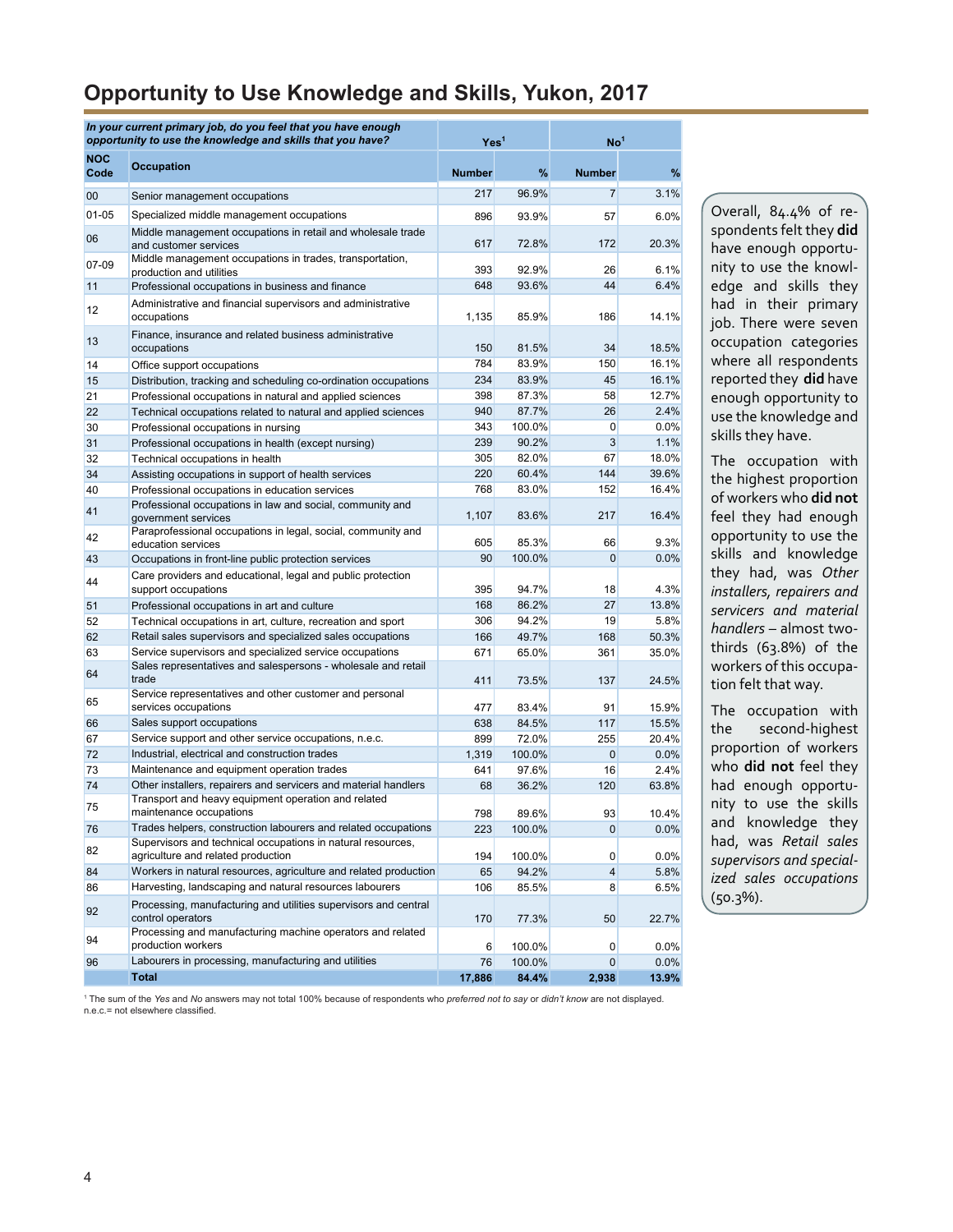# <span id="page-4-0"></span>**Adequate Skills and Training, Yukon, 2017**

| primary job?       | Do you feel adequately skilled and trained for your current                                                                | Yes <sup>1</sup> |                 | No <sup>1</sup> |                 |
|--------------------|----------------------------------------------------------------------------------------------------------------------------|------------------|-----------------|-----------------|-----------------|
| <b>NOC</b><br>Code | <b>Occupation</b>                                                                                                          | <b>Number</b>    | %               | <b>Number</b>   | $\%$            |
| 00                 | Senior management occupations                                                                                              | 221              | 98.7%           | 3               | 1.3%            |
| $01 - 05$          | Specialized middle management occupations                                                                                  | 923              | 96.8%           | 30              | 3.1%            |
| 06                 | Middle management occupations in retail and wholesale trade<br>and customer services                                       | 732              | 86.4%           | 115             | 13.6%           |
| 07-09              | Middle management occupations in trades, transportation,<br>production and utilities                                       | 380              | 89.8%           | 39              | 9.2%            |
| 11                 | Professional occupations in business and finance                                                                           | 628              | 90.9%           | 63              | 9.1%            |
| 12                 | Administrative and financial supervisors and administrative<br>occupations                                                 | 1,209            | 91.5%           | 112             | 8.5%            |
| 13                 | Finance, insurance and related business administrative<br>occupations                                                      | 158              | 85.9%           | 26              | 14.1%           |
| 14                 | Office support occupations                                                                                                 | 913              | 97.9%           | 20              | 2.1%            |
| 15                 | Distribution, tracking and scheduling co-ordination occupations                                                            | 260              | 93.5%           | 18              | 6.5%            |
| 21                 | Professional occupations in natural and applied sciences                                                                   | 405              | 88.6%           | 52              | 11.4%           |
| 22                 | Technical occupations related to natural and applied sciences                                                              | 1,072            | 100.0%          | 0               | 0.0%            |
| 30                 | Professional occupations in nursing                                                                                        | 343              | 100.0%          | 0               | 0.0%            |
| 31                 | Professional occupations in health (except nursing)                                                                        | 265              | 100.0%          | 0               | 0.0%            |
| 32                 | Technical occupations in health                                                                                            | 343              | 92.2%           | 24              | 6.5%            |
| 34                 | Assisting occupations in support of health services                                                                        | 347              | 95.6%           | 16              | 4.4%            |
| 40<br>41           | Professional occupations in education services<br>Professional occupations in law and social, community and                | 851<br>1,178     | 92.0%<br>89.0%  | 69<br>146       | 7.5%<br>11.0%   |
| 42                 | government services<br>Paraprofessional occupations in legal, social, community and<br>education services                  | 615              | 86.7%           | 87              | 12.3%           |
| 43                 | Occupations in front-line public protection services                                                                       | 90               | 100.0%          | 0               | 0.0%            |
| 44                 | Care providers and educational, legal and public protection<br>support occupations                                         | 400              | 95.9%           | 15              | 3.6%            |
| 51                 | Professional occupations in art and culture                                                                                | 139              | 71.3%           | 56              | 28.7%           |
| 52                 | Technical occupations in art, culture, recreation and sport                                                                | 312              | 96.3%           | 12              | 3.7%            |
| 62                 | Retail sales supervisors and specialized sales occupations                                                                 | 334              | 100.0%          | $\mathbf 0$     | 0.0%            |
| 63                 | Service supervisors and specialized service occupations                                                                    | 805              | 78.0%           | 130             | 12.6%           |
| 64                 | Sales representatives and salespersons - wholesale and retail<br>trade                                                     | 539              | 96.4%           | 20              | 3.6%            |
| 65                 | Service representatives and other customer and personal<br>services occupations                                            | 564              | 98.8%           | 3               | 0.5%            |
| 66                 | Sales support occupations                                                                                                  | 754              | 100.0%          | $\mathbf{0}$    | 0.0%            |
| 67                 | Service support and other service occupations, n.e.c.                                                                      | 1,143            | 91.6%           | 105             | 8.4%            |
| 72                 | Industrial, electrical and construction trades                                                                             | 1,312            | 99.4%           | 8               | 0.6%            |
| 73                 | Maintenance and equipment operation trades                                                                                 | 540              | 82.2%           | 38              | 5.8%            |
| 74                 | Other installers, repairers and servicers and material handlers                                                            | 187              | 100.0%          | $\mathbf 0$     | 0.0%            |
| 75                 | Transport and heavy equipment operation and related<br>maintenance occupations                                             | 845              | 94.7%           | 47              | 5.3%            |
| 76                 | Trades helpers, construction labourers and related occupations                                                             | 174              | 78.0%           | 49              | 22.0%           |
| 82                 | Supervisors and technical occupations in natural resources,<br>agriculture and related production                          | 194              | 100.0%          | $\mathbf{0}$    | 0.0%            |
| 84                 | Workers in natural resources, agriculture and related production                                                           | 70               | 100.0%          | $\mathbf{0}$    | 0.0%            |
| 86<br>92           | Harvesting, landscaping and natural resources labourers<br>Processing, manufacturing and utilities supervisors and central | 125              | 100.0%          | 0               | 0.0%            |
| 94                 | control operators<br>Processing and manufacturing machine operators and related                                            | 219              | 100.0%          | 0               | 0.0%            |
|                    | production workers                                                                                                         | 6                | 100.0%          | 0               | 0.0%            |
| 96                 | Labourers in processing, manufacturing and utilities<br><b>Total</b>                                                       | 76<br>19,683     | 100.0%<br>92.9% | 0<br>1,303      | $0.0\%$<br>6.1% |

Overall, 92.9% of respondents felt they were adequately skilled and trained for their current primary job. There were thirteen occupation categories where all respondents reported they were adequately skilled and trained for their current job.

The occupation with the highest proportion of workers who **did not** feel they were adequately skilled and trained for their current job was *Professional occupations in art and culture* – 28.7% of workers in this occupation felt that way.

*Trades helpers, construction labourers and related occupations* was the second-highest occupation category – 22.0% of workers in this occupation reported they were **not** adequately skilled and trained for their current primary job.

The third-highest proportion of workers who reported to be less than adequately skilled and trained was in *Finance, insurance and related business administrative occupations* (14.1%).

1 The sum of the *Yes* and *No* answers may not total 100% because of respondents who *preferred not to say* or *didn't know* are not displayed. n.e.c.= not elsewhere classified.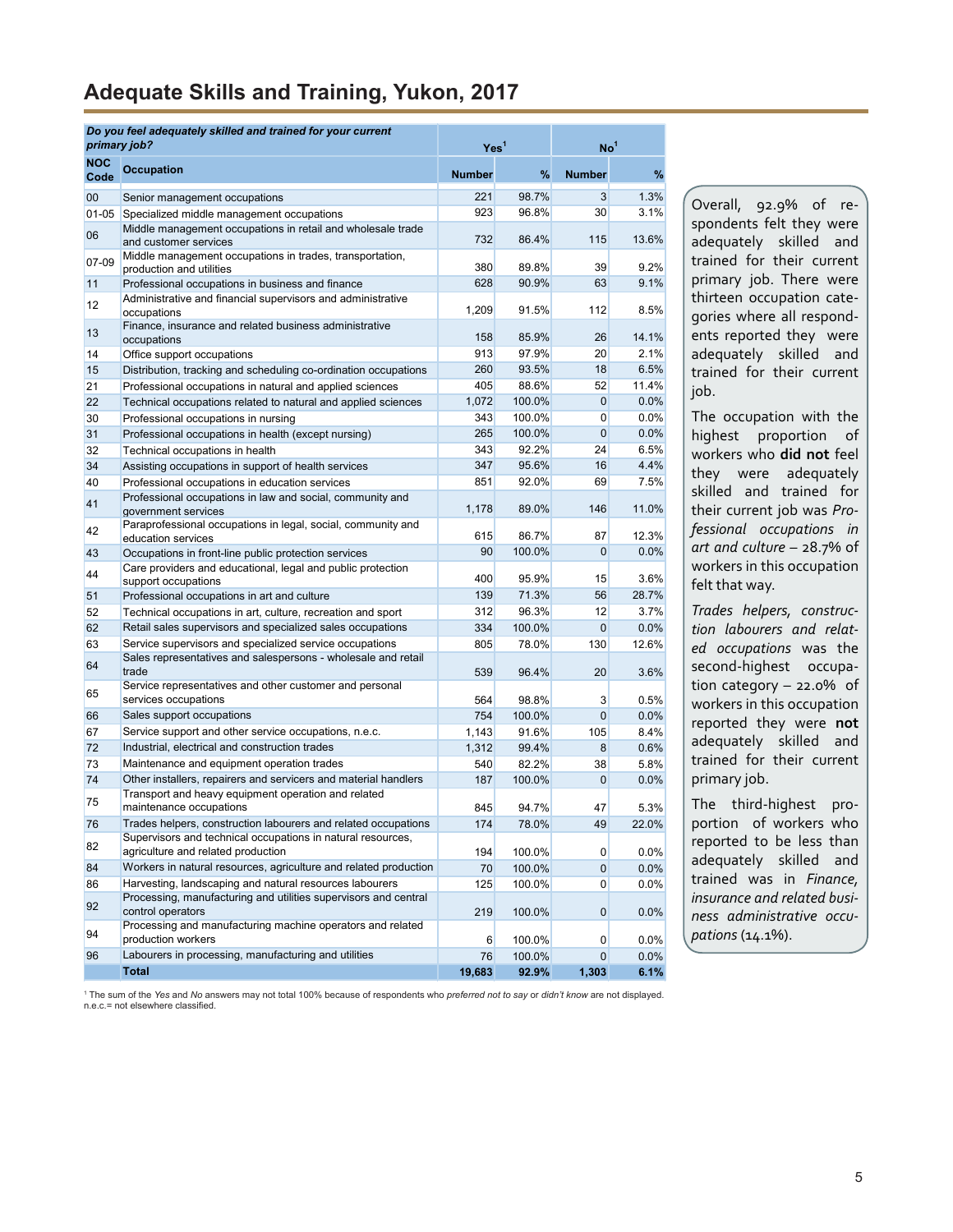### **Missing Skills and Training, Yukon, 2017**

| What skills or training do you feel you are missing for your<br>current primary job? (Please list up to three items). | Number of<br>responses* | $%$ of all<br>responses |
|-----------------------------------------------------------------------------------------------------------------------|-------------------------|-------------------------|
| Computer skills and training                                                                                          | 321                     | 19.8%                   |
| Business-related skills and training                                                                                  | 190                     | 11.7%                   |
| Leadership skills and training                                                                                        | 187                     | 11.5%                   |
| Trades skills and training                                                                                            | 178                     | 10.9%                   |
| Medical-related skills and training                                                                                   | 167                     | 10.3%                   |
| Education-related skills and training                                                                                 | 157                     | 9.7%                    |
| Organizational skills and training                                                                                    | 112                     | 6.9%                    |
| Foodsafe training                                                                                                     | 85                      | 5.2%                    |
| Human resources-related skills and training                                                                           | 28                      | 1.7%                    |
| Law-related skills and knowledge                                                                                      | 26                      | 1.6%                    |
| Other                                                                                                                 | 175                     | 10.8%                   |
| <b>Total responses</b>                                                                                                | 1,626                   | 100.0%                  |

The top skill that respondents reported missing for their current primary job was *Computer skills and training* with 19.8% of responses, followed by *Business-related skills and training* at 11.7%, and *Leadership skills and training* at 11.5%.

*\* Multiple responses could be given.*

## **Education Required for Current Primary Job, Yukon, 2017**

| If they were applying today, what minimum educational<br>qualification, if any, would someone need to get the type of | <b>Number</b> | %      |
|-----------------------------------------------------------------------------------------------------------------------|---------------|--------|
| primary job you have now?                                                                                             |               |        |
| No formal education                                                                                                   | 1,689         | 8.0%   |
| Some elementary school                                                                                                | 22            | 0.1%   |
| Some high school                                                                                                      | 508           | 2.4%   |
| High school diploma or certificate                                                                                    | 5,823         | 27.5%  |
| GED (General Education Diploma) or certificate                                                                        | 498           | 2.3%   |
| Some college                                                                                                          | 313           | 1.5%   |
| 1-year college certificate                                                                                            | 1,113         | 5.2%   |
| 2-year college diploma                                                                                                | 1,733         | 8.2%   |
| 4-year college diploma                                                                                                | 167           | 0.8%   |
| Some trades or technical training                                                                                     | 114           | 0.5%   |
| Trades or technical certificate                                                                                       | 944           | 4.5%   |
| Trades or technical diploma                                                                                           | 714           | 3.4%   |
| Apprenticeship                                                                                                        | 469           | 2.2%   |
| Some university                                                                                                       | 98            | 0.5%   |
| Bachelor's degree                                                                                                     | 3.244         | 15.3%  |
| Master's degree                                                                                                       | 803           | 3.8%   |
| Doctorate                                                                                                             | 94            | 0.4%   |
| Professional (medical, law, etc.)                                                                                     | 389           | 1.8%   |
| Other                                                                                                                 | 555           | 2.6%   |
| Don't know                                                                                                            | 1,852         | 8.7%   |
| Prefer not to say                                                                                                     | 60            | 0.3%   |
| <b>Total</b>                                                                                                          | 21,202        | 100.0% |

Respondents were asked what level of education would be required to get the type of job they currently have. The highest proportion (27.5%) of current primary jobs require a *High school diploma or certificate,* followed by a *Bachelor's degree* (15.3%). A *Master's degree* is required for 3.8% of current primary jobs, while a *Doctorate degree* is required for 0.4%.

There were 2,219 jobs, or 10.5%, that would require less than a *High school diploma or certificate.*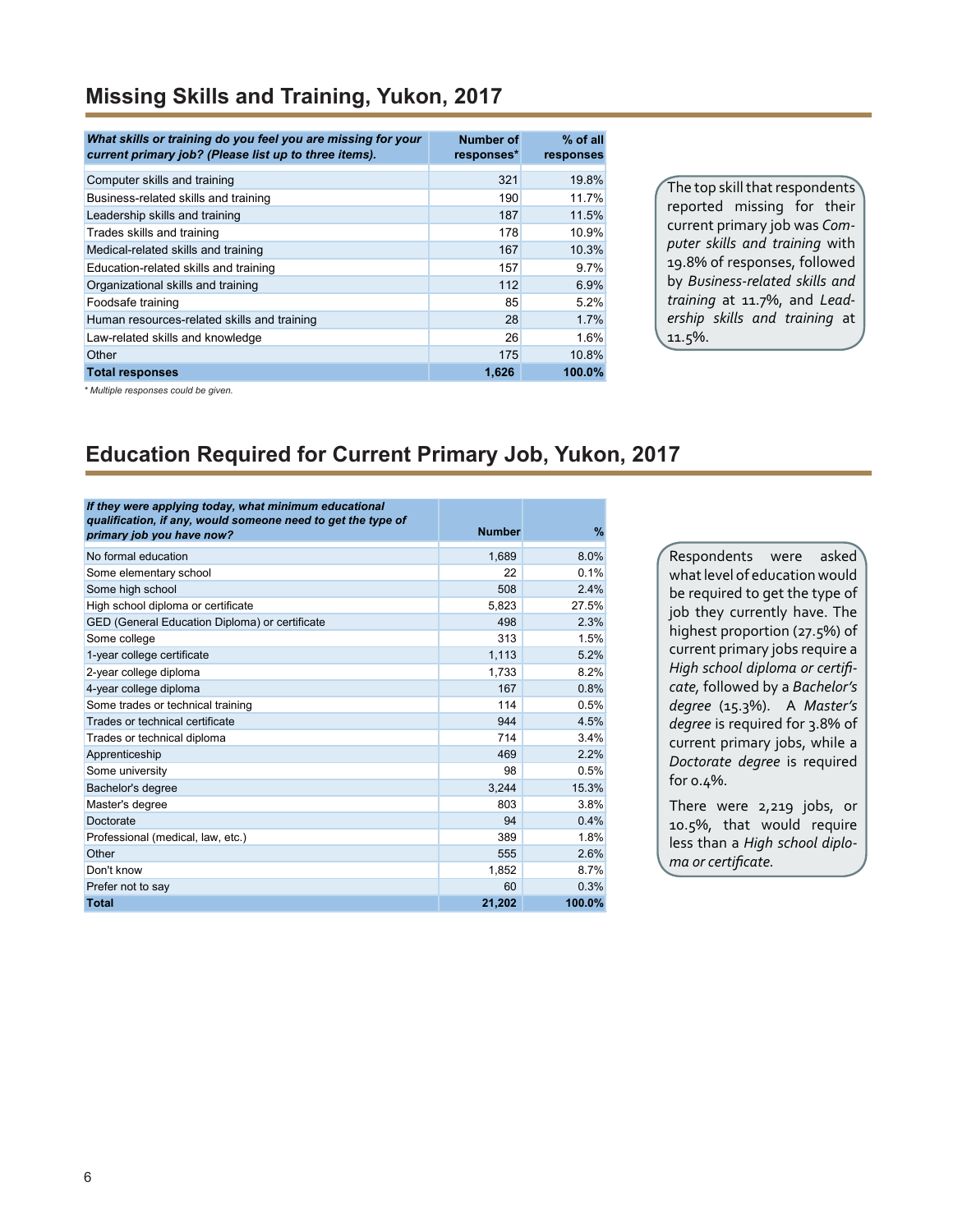### **Licences, Tickets or Certificates Required for Current Job, Yukon, 2017**

*Are there any licences, tickets or certificates required* 



There were 56.6% of current primary jobs that required a licence, ticket, or certificate in the fall of 2017. The most common reported requirement was for *CPR and/or First Aid* (20.7%). Various classes of *Driver's Licence* were the next most common reported requirement at 15.8%. The *Other* category included *Possession and Acquisition Firearms Licence, Confined Spaces Certificate, Transportation of Dangerous Goods Certificate,* etc.

| Are there any licences, tickets or certificates required for your<br>current primary job? Please list up to 5 licences, tickets or<br>certificates. | Number of<br>responses* | $%$ of all<br>responses |
|-----------------------------------------------------------------------------------------------------------------------------------------------------|-------------------------|-------------------------|
| CPR and/or First Aid                                                                                                                                | 5,542                   | 20.7%                   |
| Class 1-5 Driver's Licence and/or air brakes certificate                                                                                            | 4,230                   | 15.8%                   |
| WHMIS (Workplace Hazardous Materials Information System)                                                                                            | 3,560                   | 13.3%                   |
| FoodSafe Certificate                                                                                                                                | 1,995                   | 7.5%                    |
| Transportation and Dangerous Goods Certificate (TDG)                                                                                                | 1,254                   | 4.7%                    |
| Journeyman Red Seal Certificate                                                                                                                     | 1,095                   | 4.1%                    |
| <b>Health-related Certificate</b>                                                                                                                   | 836                     | 3.1%                    |
| Business and Admin-related certificates                                                                                                             | 778                     | 2.9%                    |
| <b>Yukon Teacher Certificate</b>                                                                                                                    | 333                     | 1.2%                    |
| Licenced Registered Nurse                                                                                                                           | 329                     | 1.2%                    |
| <b>Forklift Operator Certificate</b>                                                                                                                | 268                     | 1.0%                    |
| Other                                                                                                                                               | 6,535                   | 24.4%                   |
| <b>Total responses</b>                                                                                                                              | 26,755                  | 100.0%                  |

*\* Multiple responses could be given.*

# **Other Specific Skills Required for Current Job, Yukon, 2017**

| Are there any other specific skills required for your current primary<br>job? Please list up to 5 key skills. | Number of<br>responses* | $%$ of all<br>responses |
|---------------------------------------------------------------------------------------------------------------|-------------------------|-------------------------|
| Computer skills                                                                                               | 4.475                   | 25.2%                   |
| Communication and interpersonal skills                                                                        | 2,091                   | 11.8%                   |
| Organizational and leadership skills                                                                          | 1,593                   | $9.0\%$                 |
| Accounting, bookkeeping and money-handling skills                                                             | 1.044                   | 5.9%                    |
| Customer service skills                                                                                       | 956                     | 5.4%                    |
| <b>Mechanical skills</b>                                                                                      | 115                     | 0.6%                    |
| Analytical, math and science skills                                                                           | 1,070                   | 6.0%                    |
| Education-related skills (i.e. leadership, patience etc.)                                                     | 380                     | 2.1%                    |
| Crisis prevention, intervention and counselling skills                                                        | 714                     | 4.0%                    |
| Government operations, legislation and process skills and knowledge                                           | 659                     | 3.7%                    |
| Other                                                                                                         | 4,643                   | 26.2%                   |
| <b>Total responses</b>                                                                                        | 17,740                  | 100.0%                  |
| * Multiple reconcess could be diven                                                                           |                         |                         |

*\* Multiple responses could be given.*

When asked what other specific skills were required for their current primary job, the most common response was *Computer skills* with 25.2% of responses, followed by *Communication and interpersonal skills* at 11.8% of responses. The *Other* responses included *general trades, outdoor skills , operation of specific equipment, foreign languages, etc.*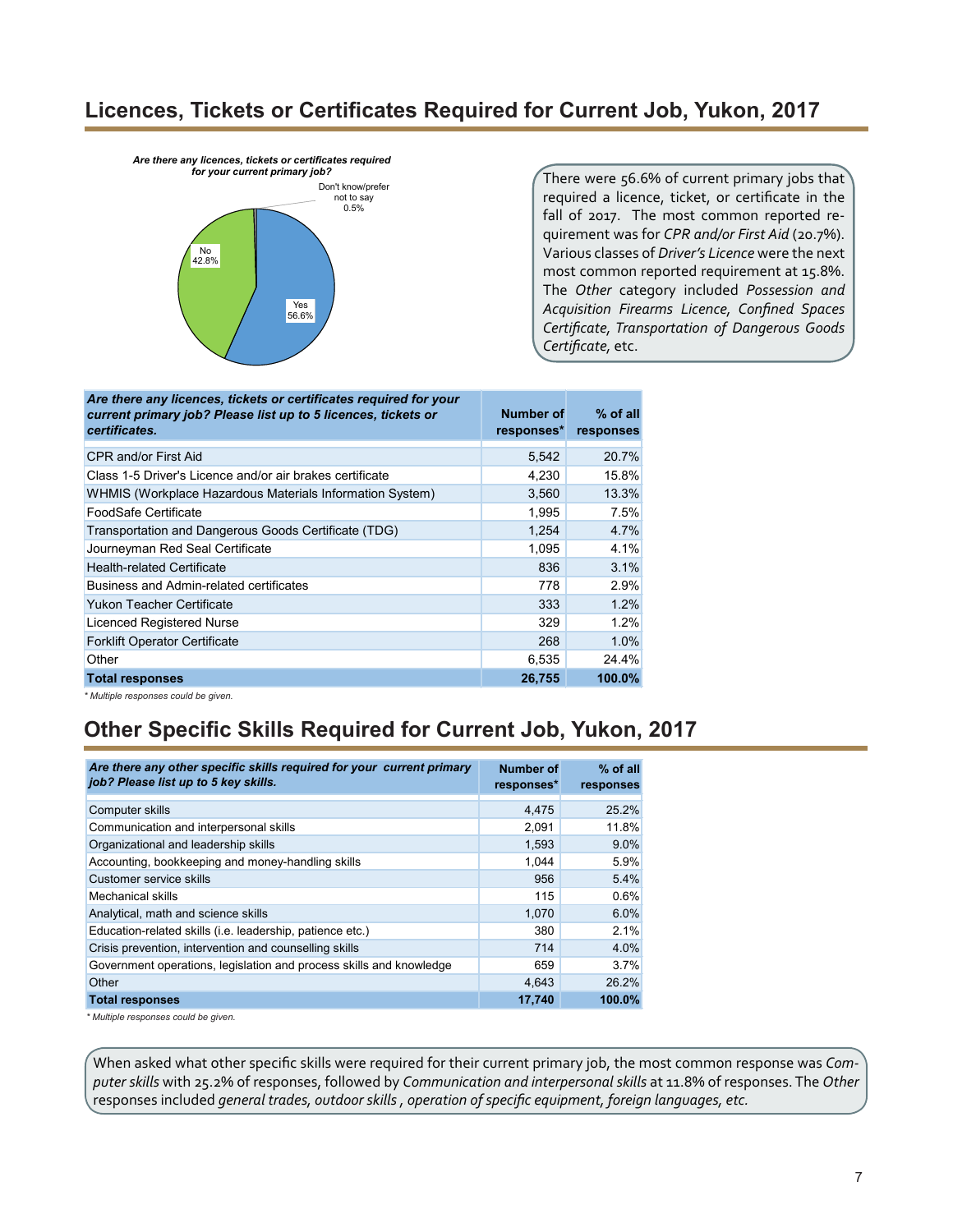## **Top Reasons for Staying in Current Primary Job, Yukon, 2017**

| What are your top reasons for staying in your current<br>primary job? (Check all that apply). | <b>Number of</b><br>responses* | $%$ of all<br>responses |
|-----------------------------------------------------------------------------------------------|--------------------------------|-------------------------|
| Pay                                                                                           | 8,559                          | 18.0%                   |
| Meaningful work and making a difference                                                       | 6,222                          | 13.1%                   |
| Good work environment                                                                         | 4,888                          | 10.3%                   |
| Working with great people                                                                     | 4,373                          | 9.2%                    |
| <b>Benefits</b>                                                                               | 3,892                          | 8.2%                    |
| Supportive management/good boss                                                               | 3,286                          | 6.9%                    |
| Career growth opportunities                                                                   | 2,121                          | 4.5%                    |
| Being recognized, valued and respected                                                        | 1,603                          | 3.4%                    |
| Unable to find other work                                                                     | 1,075                          | 2.3%                    |
| Other                                                                                         | 10,899                         | 23.0%                   |
| Don't know or prefer not to say                                                               | 514                            | 1.1%                    |
| <b>Total responses</b>                                                                        | 47,432                         | 100.0%                  |
| * Multiple responses could be given.                                                          |                                |                         |

*Pay* was the number one response when respondents were asked to provide the top reasons for staying in their current primary job*. Pay* accounted for 18.0% of all responses, followed by *Meaningful work and making a difference* (13.1%), and *Good work environment* (10.3%).

The *Other* category included *enjoyable work and capable of performing tasks; busy, interesting, challenging and exciting work;* and *suitability and flexibility of hours;* etc.

### **Most Important Reason for Staying in Current Primary Job, Yukon, 2017**

| Of those reasons, which one is the most important to you?<br>(Choose only one). |               |        |
|---------------------------------------------------------------------------------|---------------|--------|
|                                                                                 | <b>Number</b> | %      |
| Pay                                                                             | 4.265         | 20.6%  |
| Meaningful work and making a difference                                         | 3,840         | 18.6%  |
| Working with great people                                                       | 1,089         | 5.3%   |
| Career growth opportunities                                                     | 826           | 4.0%   |
| Supportive management / good boss                                               | 683           | 3.3%   |
| Good work environment                                                           | 646           | 3.1%   |
| <b>Benefits</b>                                                                 | 645           | 3.1%   |
| Unable to find other work                                                       | 517           | 2.5%   |
| Being recognized, valued and respected                                          | 98            | 0.5%   |
| Other                                                                           | 7,912         | 38.3%  |
| Don't know or prefer not to say                                                 | 163           | 0.8%   |
| Total                                                                           | 20.684        | 100.0% |

*W*hen respondents were further asked which of the reasons was most important to them, again *Pay* was the most common response (20.6%) with *Meaningful work and making a difference* ranked number two with 18.6% of responses.

The *Other* category included *flexibility of hours, meet interesting people, challenging work,* etc.

The number one response for the most important reason to stay at their current job for both government workers and non-profit organization workers was *Meaningful work and making a difference.* For workers in private businesses or corporations, the most important reason was *Pay*.

| Of those reasons, which one is the most<br>important to you? | Government <sup>1</sup> | Non-profit<br>organization | <b>Private business or</b><br>corporation (including FN<br>development corps) |
|--------------------------------------------------------------|-------------------------|----------------------------|-------------------------------------------------------------------------------|
| Meaningful work and making a difference                      | 22.7%                   | 23.8%                      | 15.4%                                                                         |
| Pay                                                          | 21.7%                   | 22.8%                      | 20.0%                                                                         |
| Working with great people                                    | 5.7%                    | 1.3%                       | 5.3%                                                                          |
| <b>Benefits</b>                                              | 5.4%                    | 0.7%                       | 1.7%                                                                          |
| Career growth opportunities                                  | 5.1%                    | 8.8%                       | 2.9%                                                                          |
| Good work environment                                        | 3.2%                    | 5.6%                       | 2.9%                                                                          |
| Unable to find other work                                    | 1.1%                    | 1.1%                       | 3.7%                                                                          |
| Supportive management / good boss                            | 1.1%                    | 0.2%                       | 5.1%                                                                          |
| Being recognized, valued and respected                       | 0.5%                    | 1.1%                       | 0.4%                                                                          |
| Other                                                        | 33.5%                   | 34.6%                      | 42.5%                                                                         |
| All <sup>2</sup>                                             | 100.0%                  | 100.0%                     | 100.0%                                                                        |

\* Includes Crown Corporations (Yukon Energy Corp., Yukon Liquor Corp. etc.).

2 Does not include respondents who *didn't know*, or *preferred not to say* in any of the tables on this page.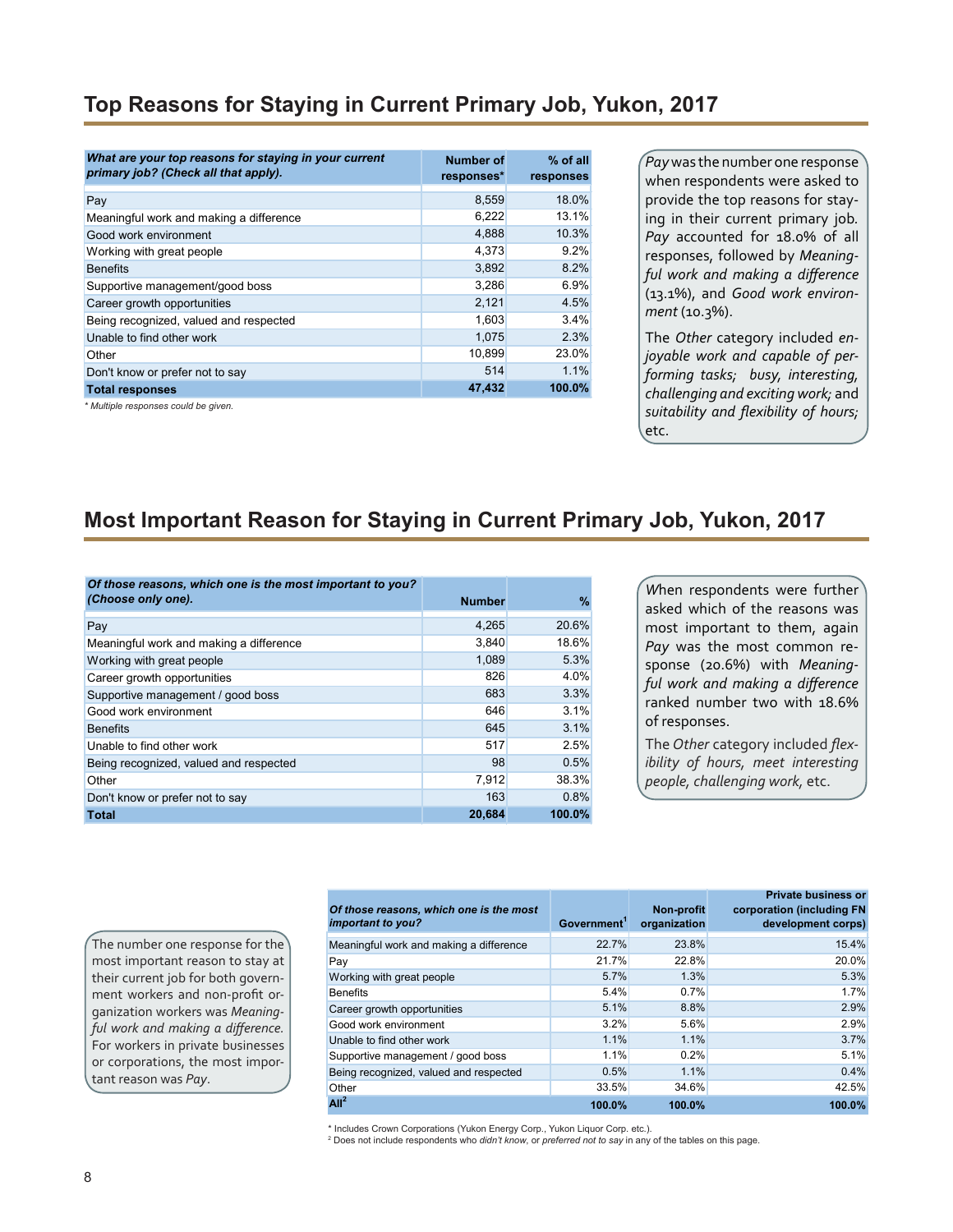# **Unemployment Information**

### **Current Situation For Those Unemployed, Yukon, 2017**

| <b>Number</b> | %      |
|---------------|--------|
| 2.813         | 41.9%  |
| 983           | 14.6%  |
| 698           | 10.4%  |
| 679           | 10.1%  |
| 582           | 8.7%   |
| 342           | 5.1%   |
| 224           | 3.3%   |
| 70            | 1.0%   |
| 4             | 0.1%   |
| 321           | 4.8%   |
| 228           | 3.4%   |
| 93            | 1.4%   |
| 6,716         | 100.0% |
|               |        |

For those respondents who reported not having a job, the top reason for not working was that they were *Retired* (41.9%). The respondent's *Own illness, injury or disability* was stated by 14.6% of respondents, while *Job-seekers* accounted for 10.4% of responses.

## **Issues Making It Difficult to Find Work for Seeking Employment, Yukon, 2017**

| What issues are making it difficult for you to find work, if<br>any?           | Number of<br>responses* | $%$ of all<br>responses |
|--------------------------------------------------------------------------------|-------------------------|-------------------------|
| Shortage of available jobs (in general)                                        | 203                     | 24.7%                   |
| Shortage of jobs matching your skillset                                        | 176                     | 21.4%                   |
| Being out-competed for jobs by people with more experience                     | 103                     | 12.5%                   |
| Insufficient education certification or training level                         | 15                      | 1.8%                    |
| Discrimination (please specify):                                               | 54                      | 6.6%                    |
| Age                                                                            | 54                      | 6.6%                    |
| Lack of personal supports such as transportation, daycare or<br>stable housing | 6                       | 0.7%                    |
| Other                                                                          | 237                     | 28.8%                   |
| Just not able to find work                                                     | 153                     | 18.6%                   |
| Health issues                                                                  | 39                      | 4.7%                    |
| Seasonal work                                                                  | 22                      | 2.7%                    |
| Personal choice                                                                | 13                      | 1.6%                    |
| None                                                                           | 22                      | 2.7%                    |
| Don't know                                                                     | 6                       | 0.7%                    |
| <b>Total responses</b>                                                         | 822                     | 100.0%                  |

For those respondents who reported issues making it difficult to find work, the top reason was the *Shortage of available jobs in general* (24.7%). The second most common response was the *Shortage of jobs matching the respondent's skillset* (21.4%)*. Discrimination* was reported by 54 respondents with all of those reporting *Age discrimination*.

*\* Multiple responses could be given.*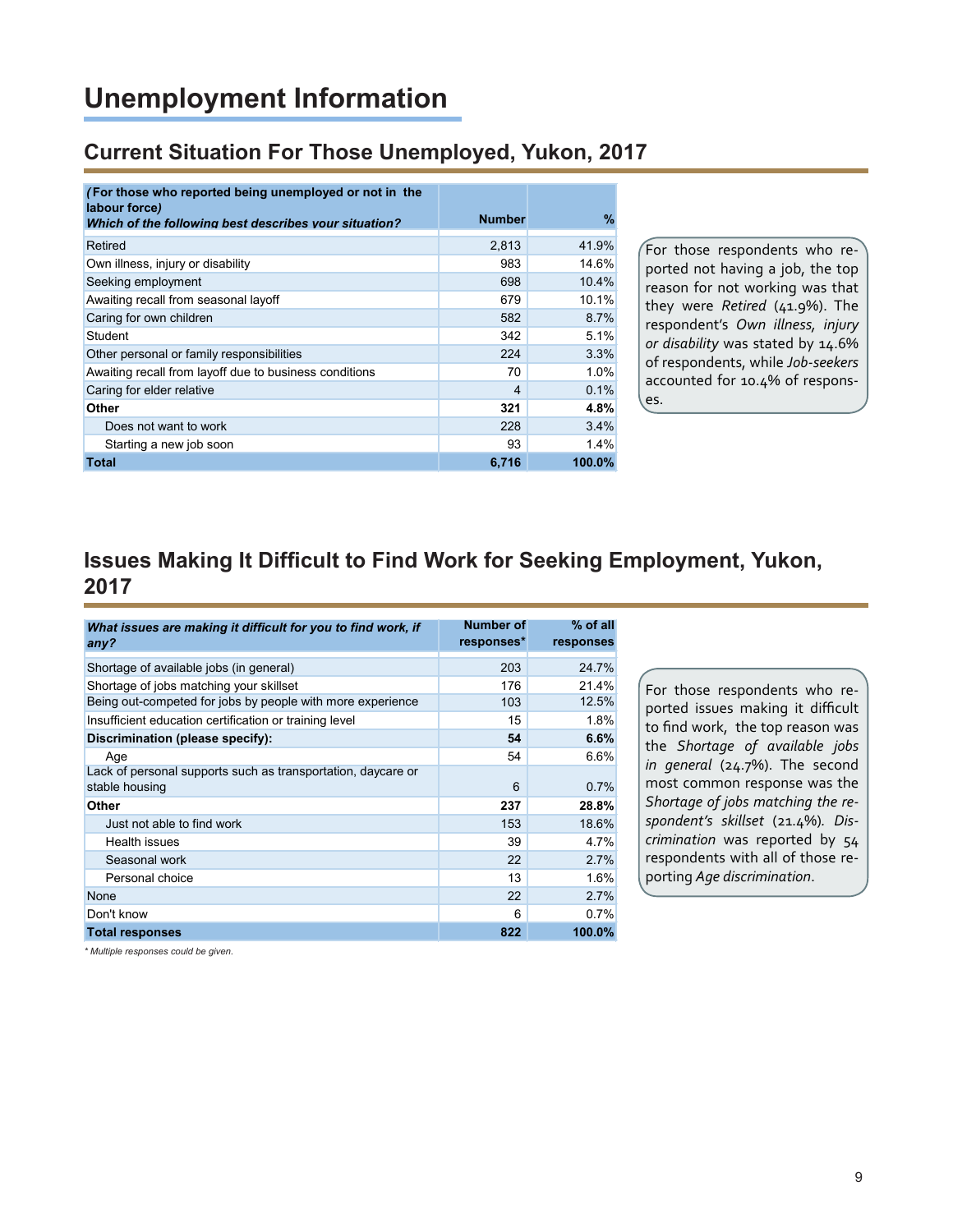# **Skills, Education and Training Information**

## **Highest Level of Education Completed, Yukon, 2017**

| What is the highest level of education you have<br>completed? | <b>Number</b> | %      |
|---------------------------------------------------------------|---------------|--------|
| No formal education                                           | 15            | 0.1%   |
| Some elementary school                                        | 229           | 0.8%   |
| Some high school                                              | 1.670         | 6.0%   |
| High school diploma or certificate                            | 4,567         | 16.4%  |
| GED (General Education Diploma) or equivalent                 | 741           | 2.7%   |
| Some college                                                  | 2,208         | 7.9%   |
| 1-Year college certificate                                    | 1,148         | 4.1%   |
| 2-Year college diploma                                        | 3,068         | 11.0%  |
| 4-Year college diploma                                        | 721           | 2.6%   |
| Some trades or technical training                             | 171           | 0.6%   |
| Trades or technical certificate                               | 997           | 3.6%   |
| Trades or technical diploma                                   | 843           | 3.0%   |
| Apprenticeship                                                | 854           | 3.1%   |
| Some university                                               | 1,217         | 4.4%   |
| Bachelor's degree                                             | 5,326         | 19.1%  |
| Master's degree                                               | 2,192         | 7.9%   |
| Doctorate                                                     | 183           | 0.7%   |
| Professional degree (medicine, law)                           | 466           | 1.7%   |
| Other                                                         | 957           | 3.4%   |
| Don't know                                                    | 15            | 0.1%   |
| Prefer not to say                                             | 333           | 1.2%   |
| Total population (aged 18 to 65 years)                        | 27.921        | 100.0% |

Almost three-quarters  $(72.9\%)^*$ of Yukoners aged 18 to 65 years reported having some postsecondary education and 29.3% had a *Bachelor's degree* or higher. There was 6.6% of the population in the age group 18- to 65-years who had a *Trades certificate or diploma* with a further 3.1% reporting an *Apprenticeship* as their highest level of education.

\*Includes respondents who reported "*Other*" as their highest level of education.

# **Field of Study for Trades or Technical Certificate or Diploma or Apprenticeship, Yukon, 2017**

| (For those reporting a trades or technical certificate or<br>diploma or apprenticeship)<br>In what field of study was your trades or technical |               |        |
|------------------------------------------------------------------------------------------------------------------------------------------------|---------------|--------|
| certificate, diploma or apprenticeship?                                                                                                        | <b>Number</b> | %      |
| Construction trades                                                                                                                            | 1,181         | 43.8%  |
| Mechanic and repair technologies/technicians                                                                                                   | 846           | 31.4%  |
| Engineering technologies and engineering-related fields                                                                                        | 148           | 5.5%   |
| Personal and culinary services                                                                                                                 | 106           | 3.9%   |
| Transportation and materials moving                                                                                                            | 5             | 0.2%   |
| Business, management, marketing and related support services                                                                                   | 2             | 0.1%   |
| Health professions and related programs                                                                                                        | 2             | 0.1%   |
| Other                                                                                                                                          | 394           | 14.6%  |
| Don't Know                                                                                                                                     | 10            | 0.4%   |
| <b>Total</b>                                                                                                                                   | 2.694         | 100.0% |

*Construction trades* (43.8%) was the most common field of study among those who reported completing trades or technical certificate or diploma or apprenticeship, while the *Mechanic and repair technologies/technicians* accounted for 31.4% of all fields of study. The *Other* category included *chef, water treatment plant operator, criminology, etc.*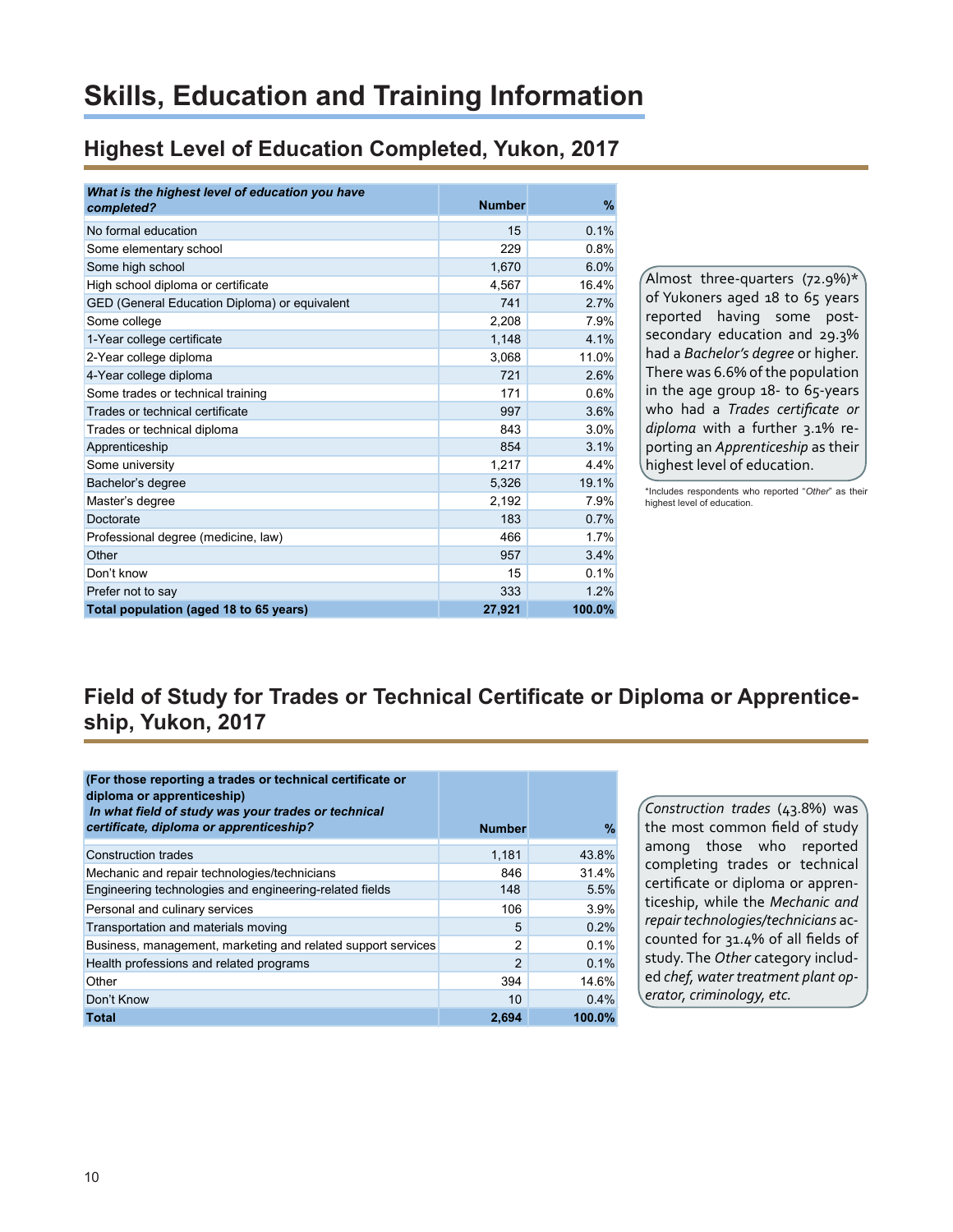### **Field of Study for College Certificate or Diploma, Yukon, 2017**

| (For those reporting a college certificate or diploma)<br>In what field of study was your college certificate or | <b>Number</b> | %      |
|------------------------------------------------------------------------------------------------------------------|---------------|--------|
| diploma?                                                                                                         |               |        |
| Business, management, marketing and related support services                                                     | 1,724         | 34.9%  |
| Health professions and related programs                                                                          | 1,337         | 27.1%  |
| Engineering technologies and engineering-related fields                                                          | 333           | 6.7%   |
| Computer and information sciences and support services                                                           | 277           | 5.6%   |
| Personal and culinary services                                                                                   | 165           | 3.3%   |
| Mechanic and repair technologies/technicians                                                                     | 73            | 1.5%   |
| <b>Construction trades</b>                                                                                       | 63            | 1.3%   |
| Family and consumer sciences/human sciences                                                                      | 23            | 0.5%   |
| Security and protective services                                                                                 | 14            | 0.3%   |
| Visual and performing arts                                                                                       | 13            | 0.3%   |
| Other                                                                                                            | 905           | 18.3%  |
| Don't Know                                                                                                       | 9             | 0.2%   |
| <b>Total</b>                                                                                                     | 4.936         | 100.0% |

Of the respondents who reported a college certificate or diploma as their highest level of education, 34.9% had their certificate or diploma in *Business, management, marketing and related support services*. The second most common college certificate or diploma was in *Health professions and related programs* (27.1%)*.* The *Other* category included *early childhood development, forestry, hairdressing, fire fighting, etc.*

## **Field of Study for University Degree, Yukon, 2017**

| (For those reporting a university degree)<br>In what field of study was your highest university degree? |               |        |
|---------------------------------------------------------------------------------------------------------|---------------|--------|
|                                                                                                         | <b>Number</b> | $\%$   |
| Education                                                                                               | 1.443         | 17.7%  |
| Business, management, marketing and related support services                                            | 1,042         | 12.8%  |
| Health professions and related programs                                                                 | 1,016         | 12.4%  |
| Biological and biomedical sciences                                                                      | 626           | 7.7%   |
| Liberal arts and sciences, general studies and humanities                                               | 498           | 6.1%   |
| Social sciences                                                                                         | 468           | 5.7%   |
| Engineering                                                                                             | 355           | 4.3%   |
| Psychology                                                                                              | 179           | 2.2%   |
| Computer and information sciences and support services                                                  | 114           | 1.4%   |
| Visual and performing arts                                                                              | 72            | 0.9%   |
| Other                                                                                                   | 2,351         | 28.8%  |
| <b>Total</b>                                                                                            | 8,164         | 100.0% |

Among the respondents who reported a university degree as their highest level of education, 17.7% had their degree in *Education*. The second most common field of study was *Business, management, marketing and related support services* (12.8%), followed by *Health professions and related programs* (12.4%)*.* The *Other* category included *law, culture and tourism, geography, etc.*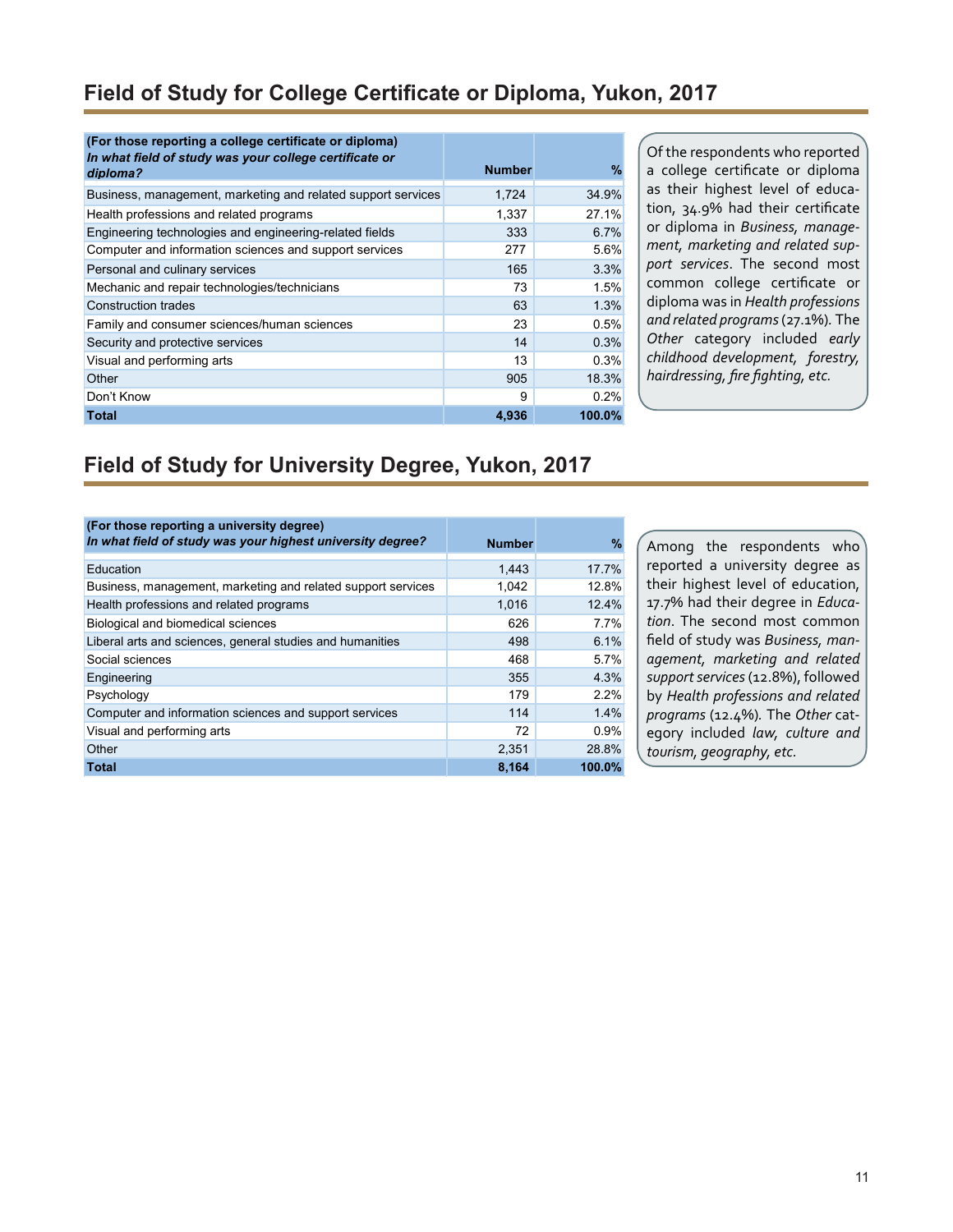## **Yukon College, Yukon, 2017**

|                    | Was your highest formal education completed at Yukon College?                                                            |                     | Yes'  |                     | No <sup>1</sup> |  |
|--------------------|--------------------------------------------------------------------------------------------------------------------------|---------------------|-------|---------------------|-----------------|--|
| <b>NOC</b><br>Code | <b>Occupation</b>                                                                                                        | Number <sup>2</sup> | %     | Number <sup>2</sup> | %               |  |
| $00\,$             | Senior management occupations                                                                                            | 22                  | 16.8% | 109                 | 83.2%           |  |
|                    | 01-05 Specialized middle management occupations                                                                          | 137                 | 14.5% | 804                 | 85.4%           |  |
| 06                 | Middle management occupations in retail and wholesale trade<br>and customer services                                     | 112                 | 13.5% | 719                 | 86.5%           |  |
| 07-09              | Middle management occupations in trades, transportation,<br>production and utilities                                     | 109                 | 28.8% | 266                 | 70.2%           |  |
| 11                 | Professional occupations in business and finance                                                                         | 104                 | 15.0% | 588                 | 85.0%           |  |
| 12                 | Administrative and financial supervisors and administrative<br>occupations                                               | 245                 | 19.7% | 1,000               | 80.3%           |  |
| 13                 | Finance, insurance and related business administrative<br>occupations                                                    | 70                  | 38.7% | 107                 | 59.1%           |  |
| 14                 | Office support occupations                                                                                               | 184                 | 19.7% | 734                 | 78.7%           |  |
| 15                 | Distribution, tracking and scheduling co-ordination occupations                                                          | 105                 | 40.2% | 156                 | 59.8%           |  |
| 21                 | Professional occupations in natural and applied sciences                                                                 | 23                  | 6.2%  | 350                 | 93.8%           |  |
| 22                 | Technical occupations related to natural and applied sciences                                                            | 50                  | 4.8%  | 999                 | 95.2%           |  |
| 30                 | Professional occupations in nursing                                                                                      | 0                   | 0.0%  | 343                 | 100.0%          |  |
| 31                 | Professional occupations in health (except nursing)                                                                      | 0                   | 0.0%  | 245                 | 92.5%           |  |
| 32                 | Technical occupations in health                                                                                          | 30                  | 8.6%  | 317                 | 91.4%           |  |
| 34                 | Assisting occupations in support of health service                                                                       | 99                  | 27.5% | 261                 | 72.5%           |  |
| 40                 | Professional occupations in education services<br>Professional occupations in law and social, community and              | 114                 | 12.3% | 754                 | 81.5%           |  |
| 41<br>42           | government services<br>Paraprofessional occupations in legal, social, community and                                      | 238                 | 18.3% | 1,063               | 81.7%           |  |
|                    | education services                                                                                                       | 217                 | 31.1% | 433                 | 62.0%           |  |
| 43                 | Occupations in front-line public protection services                                                                     | 0                   | 0.0%  | 86                  | 100.0%          |  |
| 44                 | Care providers and educational, legal and public protection<br>support occupations                                       | 33                  | 8.5%  | 353                 | 91.0%           |  |
| 51                 | Professional occupations in art and culture                                                                              | 3                   | 1.5%  | 192                 | 98.5%           |  |
| 52                 | Technical occupations in art, culture, recreation and sport                                                              | 19                  | 6.6%  | 268                 | 93.4%           |  |
| 62                 | Retail sales supervisors and specialized sales occupations                                                               | 0                   | 0.0%  | 334                 | 100.0%          |  |
| 63                 | Service supervisors and specialized service occupations<br>Sales representatives and salespersons - wholesale and retail | 199                 | 22.9% | 669                 | 77.1%           |  |
| 64                 | trade<br>Service representatives and other customer and personal                                                         | 96                  | 17.8% | 443                 | 82.2%           |  |
| 65                 | services occupations                                                                                                     | 87                  | 17.5% | 410                 | 82.5%           |  |
| 66                 | Sales support occupations                                                                                                | 33                  | 4.5%  | 701                 | 95.5%           |  |
| 67                 | Service support and other service occupations, n.e.c.                                                                    | 270                 | 22.9% | 909                 | 77.1%           |  |
| 72                 | Industrial, electrical and construction trades                                                                           | 214                 | 19.8% | 869                 | 80.2%           |  |
| 73                 | Maintenance and equipment operation trades                                                                               | 40                  | 6.1%  | 617                 | 93.9%           |  |
| 74                 | Other installers, repairers and servicers and material handlers<br>Transport and heavy equipment operation and related   | 0                   | 0.0%  | 153                 | 100.0%          |  |
| 75                 | maintenance occupations                                                                                                  | 116                 | 17.8% | 534                 | 82.2%           |  |
| 76                 | Trades helpers, construction labourers and related occupations                                                           | 12                  | 7.2%  | 154                 | 92.8%           |  |
| 82                 | Supervisors and technical occupations in natural resources.<br>agriculture and related production                        | 0                   | 0.0%  | 194                 | 100.0%          |  |
| 84                 | Workers in natural resources, agriculture and related production                                                         | 4                   | 7.4%  | 50                  | 92.6%           |  |
| 86                 | Harvesting, landscaping and natural resources labourers                                                                  | 0                   | 0.0%  | 114                 | 100.0%          |  |
| 92                 | Processing, manufacturing and utilities supervisors and central<br>control operators                                     | 13                  | 5.9%  | 206                 | 94.1%           |  |
| 94                 | Processing and manufacturing machine operators and related<br>production workers                                         | 0                   | 0.0%  | $6 \mid$            | 100.0%          |  |
| 96                 | Labourers in processing, manufacturing and utilities                                                                     | 0                   | 0.0%  | 76                  | 100.0%          |  |
|                    | <b>Total</b>                                                                                                             | 2,998               | 15.2% | 16,586              | 84.0%           |  |

*Was your highest formal education completed at Yukon College?*



About one in seven (15.2%) Yukoners had their highest level of formal education completed at Yukon College. The occupation with the highest proportion of Yukoners completing their highest level of education at Yukon College, was *Distribution, tracking and scheduling co-ordination occupations* (40.2%) followed by *Finance, insurance and related business administrative occupations* at 38.7%. *Paraprofessional occupations in legal, social, community and education services* had the third-highest proportion at 31.1%.

There were nine occupations where there were not any Yukoners that completed their highest level of education at Yukon College.

1 The sum of the *Yes* and *No* answers may not total 100% because of respondents *who preferred not to say* or *don't know* are not displayed. 2 Does not include those currently not working.

n.e.c.= not elsewhere classified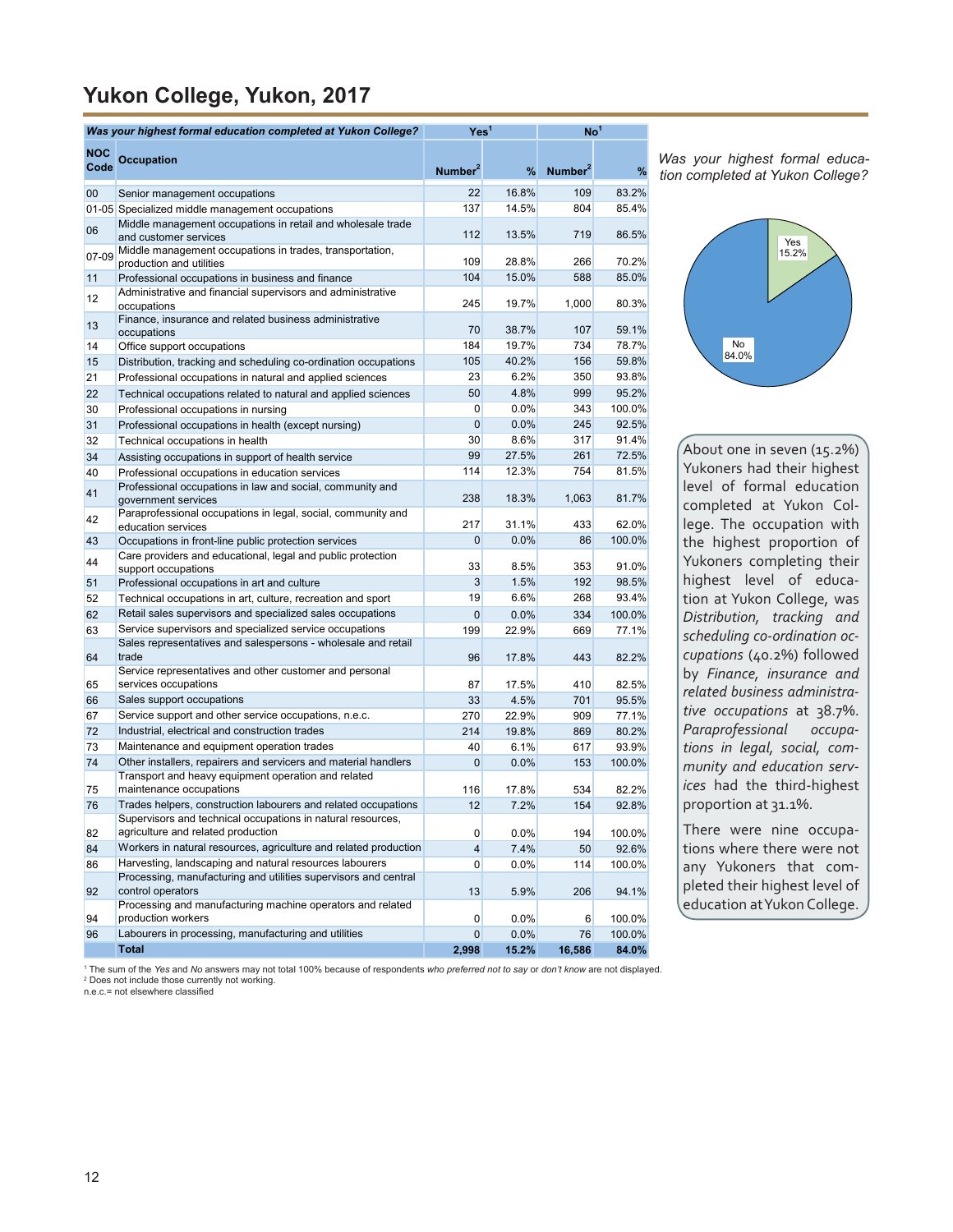### **Training Taken Outside the Yukon, 2017**



Over seventeen percent of respondents left the Yukon to take training and returned. Of them, 39.2% said they returned back to the Yukon because it was their *home*, 32.7% returned to *work, and* 23.7% returned to rejoin their *family*.

### **Computer Skills, Yukon, 2017**

| Which of the following computer skills do you have? | Number of<br>responses* | $%$ of all<br>respondents |
|-----------------------------------------------------|-------------------------|---------------------------|
| No computer skills                                  | 562                     | 2.0%                      |
| Basic computer operation                            | 23,222                  | 83.2%                     |
| Internet search skills                              | 26,350                  | 94.4%                     |
| Word processing skills                              | 24.206                  | 86.7%                     |
| Spreadsheet or database skills                      | 20,105                  | 72.0%                     |
| Computer technical skills                           | 11,573                  | 41.5%                     |
| Coding and programming skills                       | 2,954                   | 10.6%                     |
| Don't know or prefer not to say                     | 337                     | 1.2%                      |

The vast majority of Yukoners aged 18 to 65 year had at least some computer skills, with 94.4% reporting *Internet search skills*, and 86.7% reporting *Word processing skills.*

*\* Multiple responses could be given.*

### **Internet Search Skills, Yukon, 2017**

| (For those who reported having internet search skills)<br>Would you describe your internet search skills as basic,<br>intermediate or advanced? | <b>Number of</b><br>responses | $%$ of all<br>responses |
|-------------------------------------------------------------------------------------------------------------------------------------------------|-------------------------------|-------------------------|
| Basic (using basic search engines such as Google, Yahoo, etc.)                                                                                  | 9.204                         | 34.9%                   |
| Intermediate (extracting information from the internet using<br>search engines based on specific needs)                                         | 10.413                        | 39.5%                   |
| Advanced (literature reviews, etc.)                                                                                                             | 6.720                         | 25.5%                   |
| Don't know                                                                                                                                      | 14                            | 0.1%                    |
| <b>Total responses</b>                                                                                                                          | 26.351                        | 100.0%                  |

Of the 26,351 Yukoners in the 18 to 65-year age group with internet search skills*,* 39.5% had *Intermediate* level skills, while 34.9% had *Basic* level skills.

### **Word Processing Skills, Yukon, 2017**

| (For those who reported having word processing skills)<br>Would you describe your word processing skills as basic.<br>intermediate or advanced? | <b>Number of</b><br>responses | $%$ of all<br>responses |
|-------------------------------------------------------------------------------------------------------------------------------------------------|-------------------------------|-------------------------|
| Basic (writing letters and essays, etc.)                                                                                                        | 6.624                         | 27.4%                   |
| Intermediate (customizing toolbars, inserting tables and graphs,<br>$etc.$ )                                                                    | 9,201                         | 38.0%                   |
| Advanced (formatting complex documents that require a table<br>of contents, footnotes, endnotes, bookmarks, creating graphic                    |                               |                         |
| effects, etc.)                                                                                                                                  | 8.373                         | 34.6%                   |
| Don't know                                                                                                                                      |                               | $0.0\%$                 |
| <b>Total responses</b>                                                                                                                          | 24.205                        | 100.0%                  |

Of the 24,205 Yukoners aged 18 to 65 years with word processing skills, 38.0% had *Intermediate*  level skills, while 34.6% had *Advanced* level skills.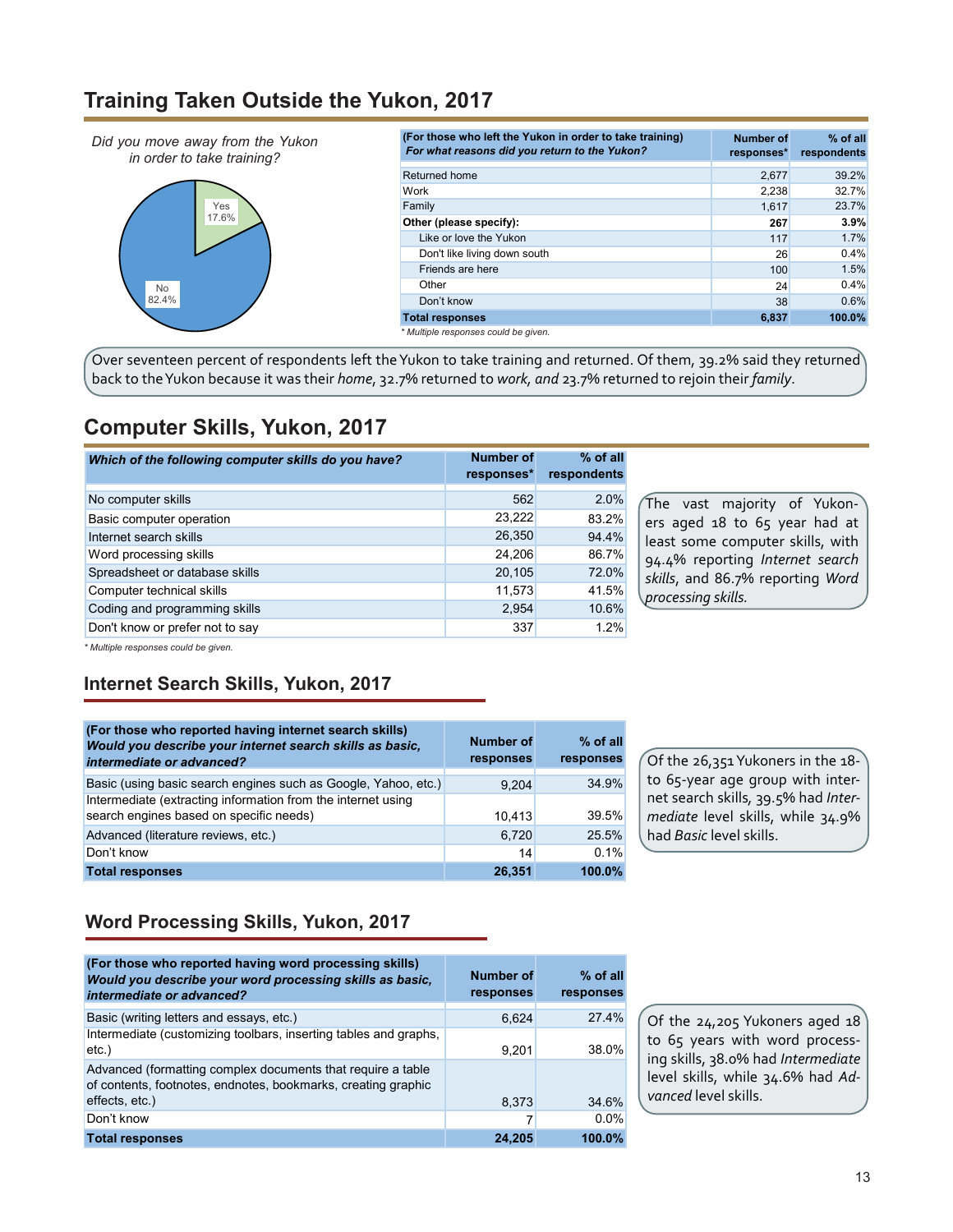### **Spreadsheet or Database Skills, Yukon, 2017**

| (For those who reported having spreadsheet or database)<br>skills) Would you describe your spreadsheet or database<br>skills as basic, intermediate or advanced? | Number of<br>responses | $%$ of all<br>responses |
|------------------------------------------------------------------------------------------------------------------------------------------------------------------|------------------------|-------------------------|
| Basic (using data tables and forms; data entry; using simple<br>functions such as addition, subtraction and multiplication;<br>printing data, etc.)              | 9.075                  | 45 1%                   |
| Intermediate (creating data tables, forms and reports; working<br>with multiple worksheets/forms; data manipulation, etc.)                                       | 8.422                  | 41.9%                   |
| Advanced (automating operations, creating and managing<br>macros and/or visual basic for applications, etc.)                                                     | 2,589                  | 12.9%                   |
| Don't know                                                                                                                                                       | 19                     | 0.1%                    |
| <b>Total responses</b>                                                                                                                                           | 20,105                 | 100.0%                  |

Of the 20,105 Yukoners in the 18 to 65-year age group with spreadsheet or database skills, 45.1% had *Basic* level skills, while 41.9% had *Intermediate* level skills.

### **Computer Technical Skills, Yukon, 2017**

| (For those who reported having computer technical skills)<br>Would you describe your computer technical skills as<br>basic, intermediate or advanced? | Number of<br>responses | $%$ of all<br>responses |
|-------------------------------------------------------------------------------------------------------------------------------------------------------|------------------------|-------------------------|
| Basic (troubleshooting, etc.)                                                                                                                         | 6.201                  | 53.6%                   |
| Intermediate (removing viruses and resolving minor software<br>issues; understanding how applications function, etc.)                                 | 4.061                  | $351\%$                 |
| Advanced (resolving major hardware/software issues, replacing<br>components and applications, etc.)                                                   | 1,301                  | 11.2%                   |
| Don't know                                                                                                                                            | 10                     | 0.1%                    |
| <b>Total responses</b>                                                                                                                                | 11,573                 | $100.0\%$               |

Of the 11,573 Yukoners aged 18 to 65 years with computer technical skills, 53.6% had *Basic* level skills, while 35.1% had *Intermediate* level skills.

### **Coding and Programming Skills, Yukon, 2017**

| (For those who reported having coding and programming<br>skills) |                        |                         |
|------------------------------------------------------------------|------------------------|-------------------------|
| Would you describe your spreadsheet or database skills           | Number of<br>responses | $%$ of all<br>responses |
| as basic, intermediate or advanced?                              |                        |                         |
| Basic (using simple logic)                                       | 1,550                  | 52.5%                   |
| Intermediate (using complex logic, simple macros, etc.)          | 988                    | 33.5%                   |
| Advanced (developing and managing complex applications,          |                        |                         |
| complex macros and SQL, etc.)                                    | 397                    | 13.4%                   |
| Don't know                                                       | 18                     | 0.6%                    |
| <b>Total responses</b>                                           | 2,953                  | 100.0%                  |

Of the 2,953 Yukoners in the 18 to 65-year age group with coding and programming skills, 52.5% had *Basic* level skills, while 33.5% had *Intermediate* level skills.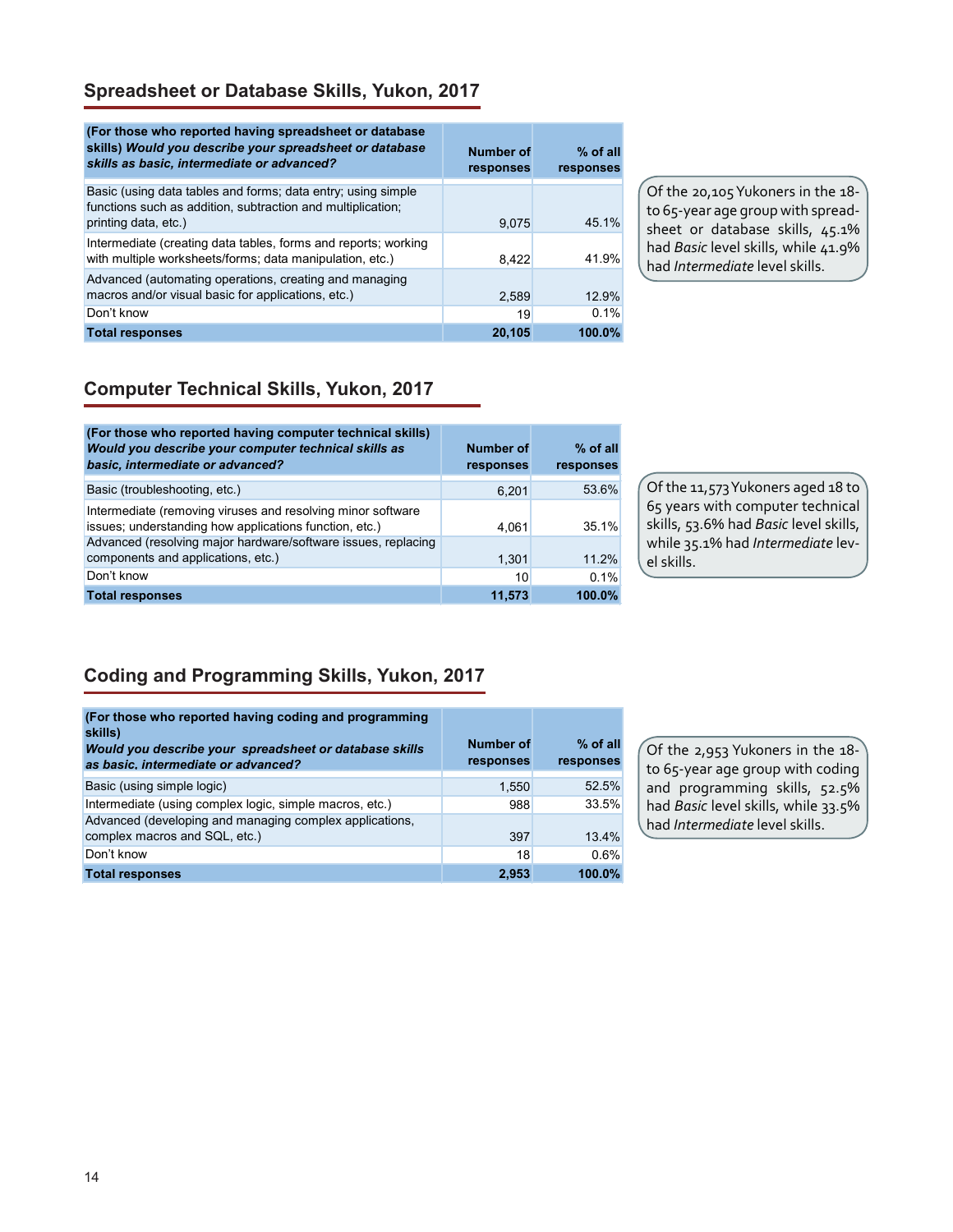### **Current Students, Yukon, 2017**



In 2017, 7.3% of Yukoners aged 18 to 65 years were students at either a school, or a college, or a university.

\**The majority of university students would not be included in this figure as they would not have been in the Yukon at the time of the survey.*

### **Full-time and Part-time Students, Yukon, 2017**

(For those who reported currently being a student) *Are you a full-time or part-time student?*



Of the Yukoners in the 18- to 65 year age group who were students in the fall of 2017, 34.4% were full-time students. A fulltime student is one who is carrying the equivalent of 3 or more courses in a term.

# **Type of School, Yukon, 2017**

| (For those who reported currently being a student)<br>What kind of school is it? | <b>Number</b> | %      |
|----------------------------------------------------------------------------------|---------------|--------|
| Grade school (K to 12)                                                           | 32            | 1.6%   |
| College                                                                          | 1,123         | 55.1%  |
| University*                                                                      | 564           | 27.7%  |
| Other (please specify):                                                          | 318           | 15.6%  |
| <b>Technical School</b>                                                          | 118           | 5.8%   |
| On-line courses                                                                  | 101           | 5.0%   |
| Apprenticeship                                                                   | 51            | 2.5%   |
| Specialized school or training                                                   | 49            | 2.4%   |
| <b>Total</b>                                                                     | 2,037         | 100.0% |

Students attending college accounted for 55.1% of all students, while 27.7% were attending university.

\*The majority of university students would not be included in this figure as they would not have been in the *Yukon at the time of the survey.*